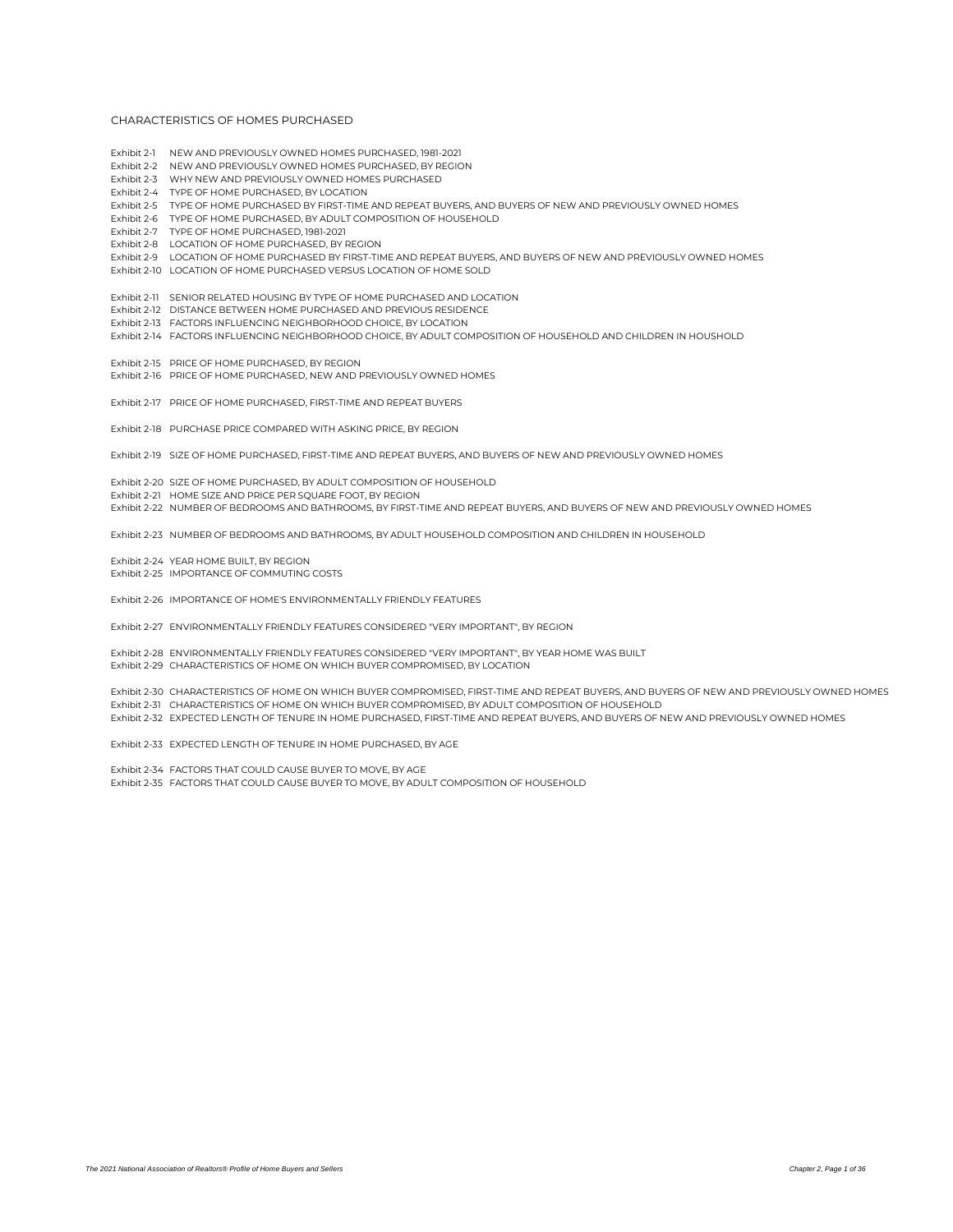Exhibit 2-1

**NEW AND PREVIOUSLY OWNED HOMES PURCHASED, 1981-2021** *(Percentage Distribution)*

**New Previously Owned 2021** 8% 92% **Indiana 8% 92% 0% 20% 40% 60% 80% 100% 2021 NEW AND PREVIOUSLY OWNED HOMES PURCHASED** *(Percentage Distribution)* New Previously Owned **Indiana**

**U.S.**

**2007** 

**New**

**1981** 18% 82%<br>**1985** 18% 82%

**1987** 27% 75% **1989** 29% 71% **1991** 23% 77% **1993** 21% 79% **1995** 24%<br>**1997** 18%

**1997** 18% 82% **2000** 22% 78% **2002** 21% 79% **2003** 28% 72% **2004** 21% 79% **2005** 23% 77% **2006** 22% 78%

**Previously Owned**

**1985** 18% 82%

|             |     |  |  |  |                                                                                                                                                        |   |  |     | (Percentage Distribution) |     | NEW AND PREVIOUSLY OWNED HOMES PURCHASED |     |     |     |     |                 |     |    |     |                |    |   |     |
|-------------|-----|--|--|--|--------------------------------------------------------------------------------------------------------------------------------------------------------|---|--|-----|---------------------------|-----|------------------------------------------|-----|-----|-----|-----|-----------------|-----|----|-----|----------------|----|---|-----|
| 100%<br>80% |     |  |  |  |                                                                                                                                                        |   |  |     |                           |     |                                          |     |     |     |     |                 |     |    |     |                |    |   |     |
| 60%         | 82, |  |  |  |                                                                                                                                                        | ш |  |     | ж                         |     |                                          | и.  |     |     |     |                 |     | n  | W.  | a.             |    |   |     |
| 40%<br>20%  |     |  |  |  |                                                                                                                                                        |   |  |     |                           |     |                                          |     |     |     |     |                 |     |    |     |                |    |   |     |
| $0\%$       | 18% |  |  |  | R9<br>1981 1985 1987 1989 1991 1993 1995 1997 2000 2002 2003 2004 2005 2006 2007 2008 2009 2010 2011 2012 2013 2014 2015 2016 2017 2018 2019 2020 2021 |   |  | 139 | 22%                       | 239 | 189                                      | 159 | 16% | 16% | 16% | 16 <sup>o</sup> | 16% | 40 | 159 | 4 <sup>o</sup> | 3% | ю | 15% |

**Dividends** Previously Owned

**2011** 16% 84% **2012** 16% 84%<br>**2013** 16% 84% **2013** 16% 84% **2014** 16% 84%

**2015** 16% 84% **2016** 14% 86% **2017** 15% 85% **2018** 14% 86%<br>**2019** 13% 87%

**2020** 15% 85% **2021** 15% 85%

**2008** 21% 79% **2009** 18% 82% **2010** 15% 85%

**2019** 13% 87%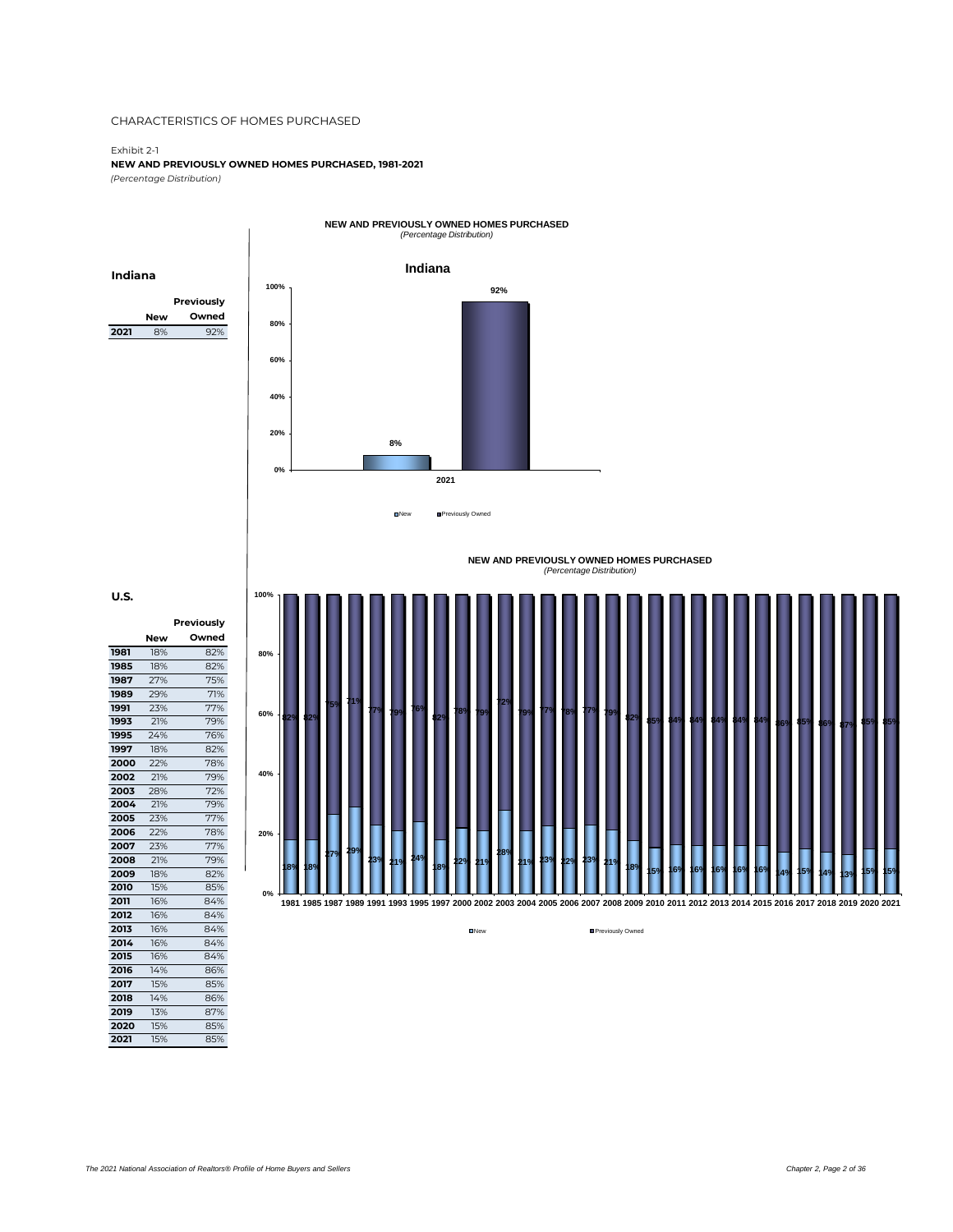### Exhibit 2-2 **NEW AND PREVIOUSLY OWNED HOMES PURCHASED, BY REGION**

*(Percentage Distribution)*

#### **BUYERS WHO PURCHASED A HOME IN THE**

|                         | Indiana | U.S. | <b>Northeast</b> | <b>Midwest</b> | South | West |
|-------------------------|---------|------|------------------|----------------|-------|------|
| <b>New</b>              | 8%      | 15%  | 6%               | 10%            | 21%   | 17%  |
| <b>Previously Owned</b> | 92%     | 85%  | 94%              | 90%            | 79%   | 83%  |

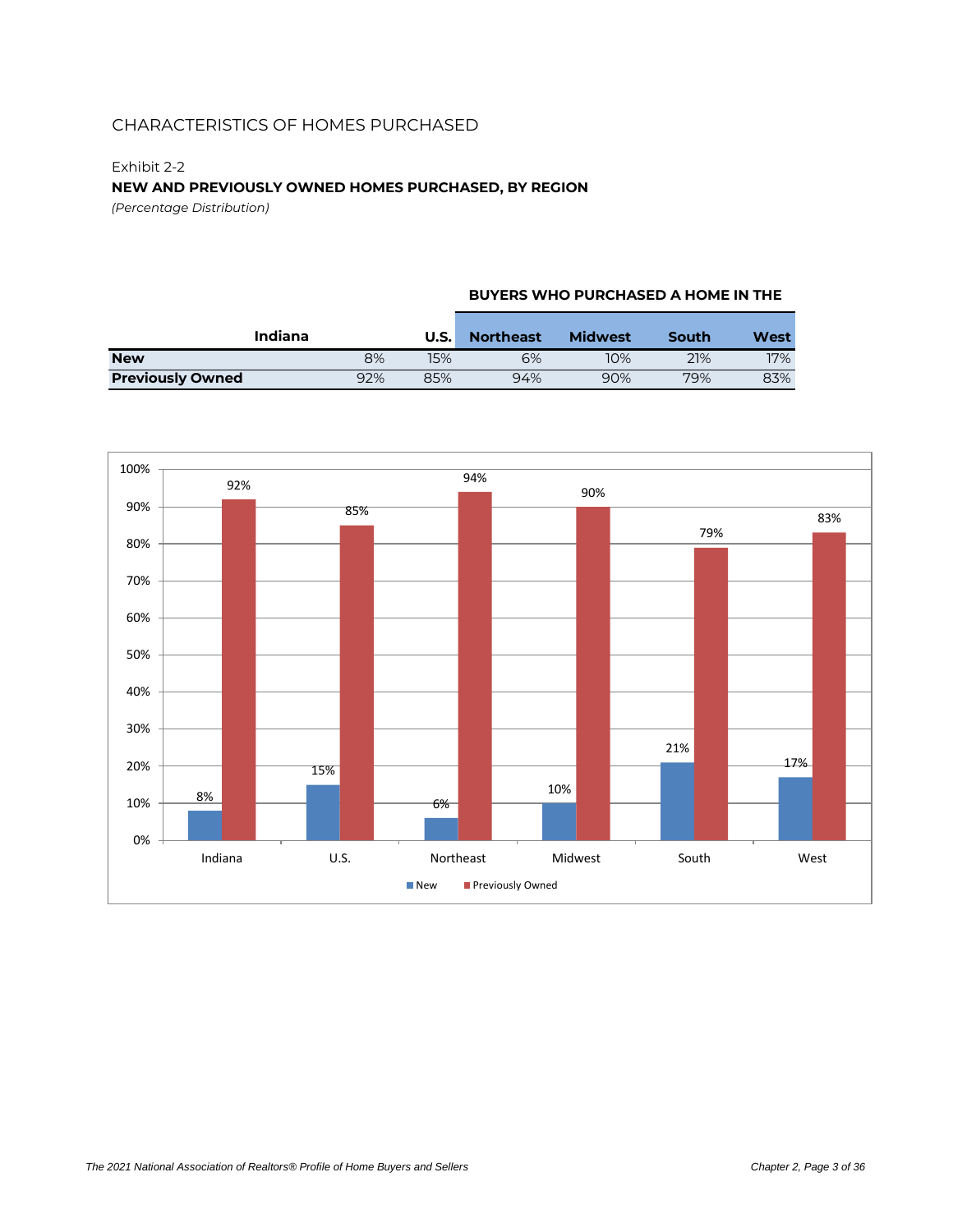Exhibit 2-3 **WHY NEW AND PREVIOUSLY OWNED HOMES PURCHASED** *(Percent of Respondents)*

### **Indiana**

| <b>New Home:</b>                     | 8%  |
|--------------------------------------|-----|
|                                      |     |
| <b>Avoid renovations or problems</b> |     |
| with plumbing or electricity         | 24% |
| Ability to choose and customize      |     |
| design features                      | 24  |
| <b>Amenities of new home</b>         |     |
| construction communities             | 18  |
| Lack of inventory of previously      |     |
| owned home                           | 29  |
| Green/energy efficiency              | 6   |
| Other                                | 18  |
| <b>Previously Owned Home:</b>        | 92% |
| <b>Better price</b>                  | 41% |
| <b>Better overall value</b>          | 37  |
| More charm and character             | 22  |
|                                      |     |
| Lack of inventory of new homes       | 12  |
| Want to DIY a fixer upper            | 7   |
| Other                                | 18  |

| <b>New Home:</b>                     |     |
|--------------------------------------|-----|
|                                      |     |
| <b>Avoid renovations or problems</b> |     |
| with plumbing or electricity         | 36% |
| Ability to choose and customize      |     |
| design features                      | 35  |
| <b>Amenities of new home</b>         |     |
| construction communities             | 23  |
| Lack of inventory of previously      |     |
| owned home                           | 18  |
| Green/energy efficiency              | 12  |
| <b>Smart home features</b>           | 8   |
| Other                                | 15  |
| <b>Previously Owned Home:</b>        |     |
| <b>Better overall value</b>          | 38% |
| <b>Better price</b>                  | 35  |
| More charm and character             | 74  |
|                                      |     |
| Lack of inventory of new homes       | 19  |
| Want to DIY a fixer upper            | 6   |
| Other                                | 7   |
|                                      |     |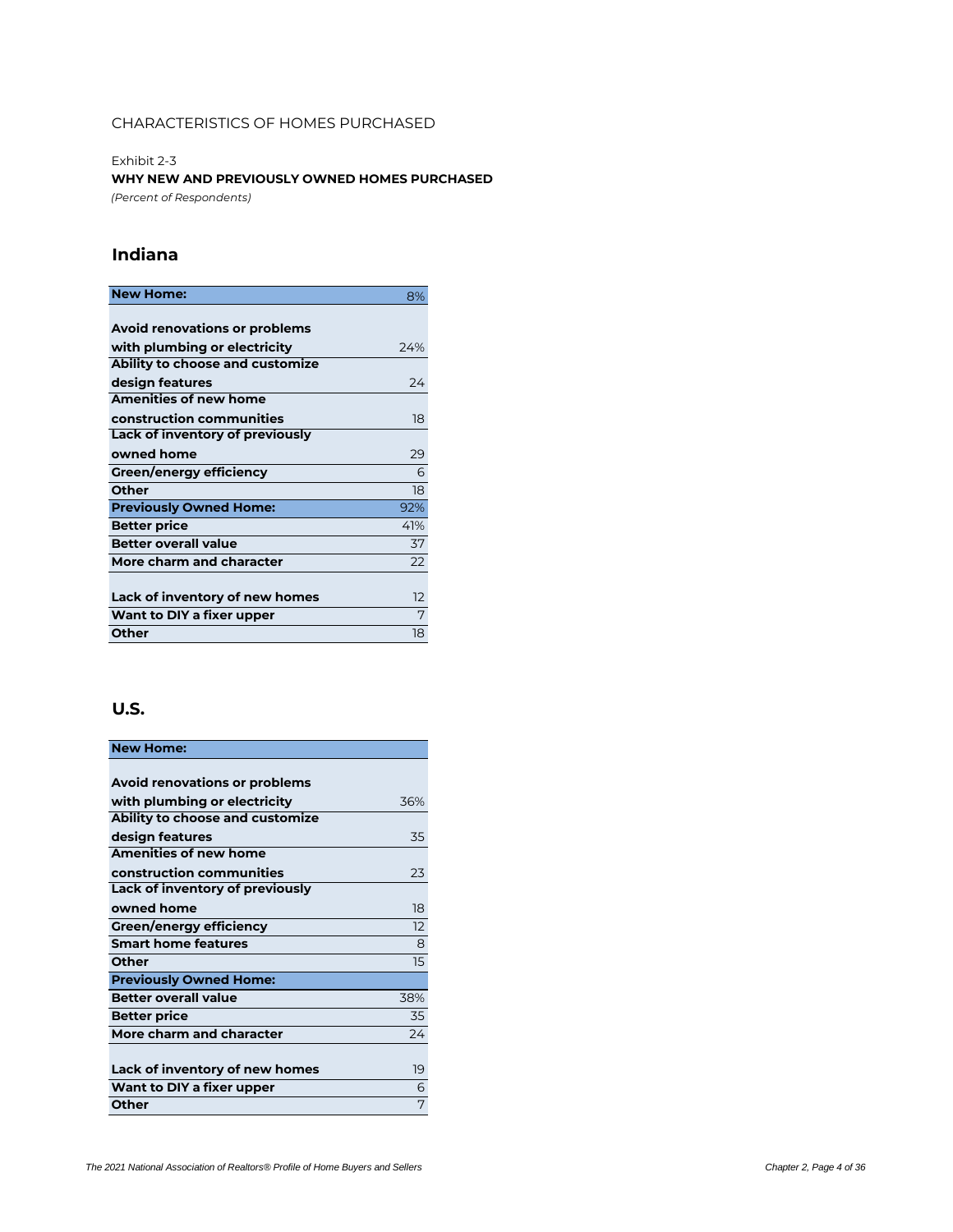Exhibit 2-4 **TYPE OF HOME PURCHASED, BY LOCATION** *(Percentage Distribution)*

#### **Indiana**

|                             |               |                    |               | BUYERS WHO PURCHASED A HOME IN A |      |                         |
|-----------------------------|---------------|--------------------|---------------|----------------------------------|------|-------------------------|
|                             |               |                    |               | Urbant                           |      | <b>Resort/</b>          |
|                             | All           | Suburb/            | <b>Small</b>  | Central                          |      | <b>Rural Recreation</b> |
|                             | <b>Buvers</b> | <b>Subdivision</b> | town          | city                             | area | area                    |
| Detached single-family home | 82%           | 81%                | 83%           | 81%                              | 81%  | 100%                    |
| Townhouse/row house         |               |                    | 11            | 8                                |      |                         |
| Apartment/condo in building | ×             | ×                  | ż             | ż                                |      | $\star$                 |
| with 5 or more units        |               |                    |               |                                  |      |                         |
| Duplex/apartment/condo in 2 | 6             | 12                 | $\mathcal{P}$ | 4                                |      |                         |
| to 4 unit building          |               |                    |               |                                  |      |                         |
| Other                       |               | 5                  | 4             | 8                                | 19   |                         |

*\* Less than 1 percent*

#### **U.S.**

| ----                        |               |                    |              |                                         |      |                         |
|-----------------------------|---------------|--------------------|--------------|-----------------------------------------|------|-------------------------|
|                             |               |                    |              | <b>BUYERS WHO PURCHASED A HOME IN A</b> |      |                         |
|                             |               |                    |              | Urban/                                  |      | Resort/                 |
|                             | All           | Suburb/            | <b>Small</b> | Central                                 |      | <b>Rural Recreation</b> |
|                             | <b>Buvers</b> | <b>Subdivision</b> | town         | city                                    | area | area                    |
|                             |               |                    |              |                                         |      |                         |
| Detached single-family home | 82%           | 84%                | 84%          | 77%                                     | 82%  | 75%                     |
| Townhouse/row house         | 7%            | 8%                 | 4%           | 12%                                     | 1%   | 8%                      |
| Apartment/condo in building | 1%            | 1%                 | *            | 2%                                      | *    | 2%                      |
| with 5 or more units        |               |                    |              |                                         |      |                         |
|                             |               |                    |              |                                         |      |                         |
| Duplex/apartment/condo in 2 | 3%            | 3%                 | 4%           | 4%                                      | 1%   | 5%                      |
| to 4 unit building          |               |                    |              |                                         |      |                         |
| Other                       | 6%            | 4%                 | 7%           | 4%                                      | 16%  | 10%                     |
|                             |               |                    |              |                                         |      |                         |

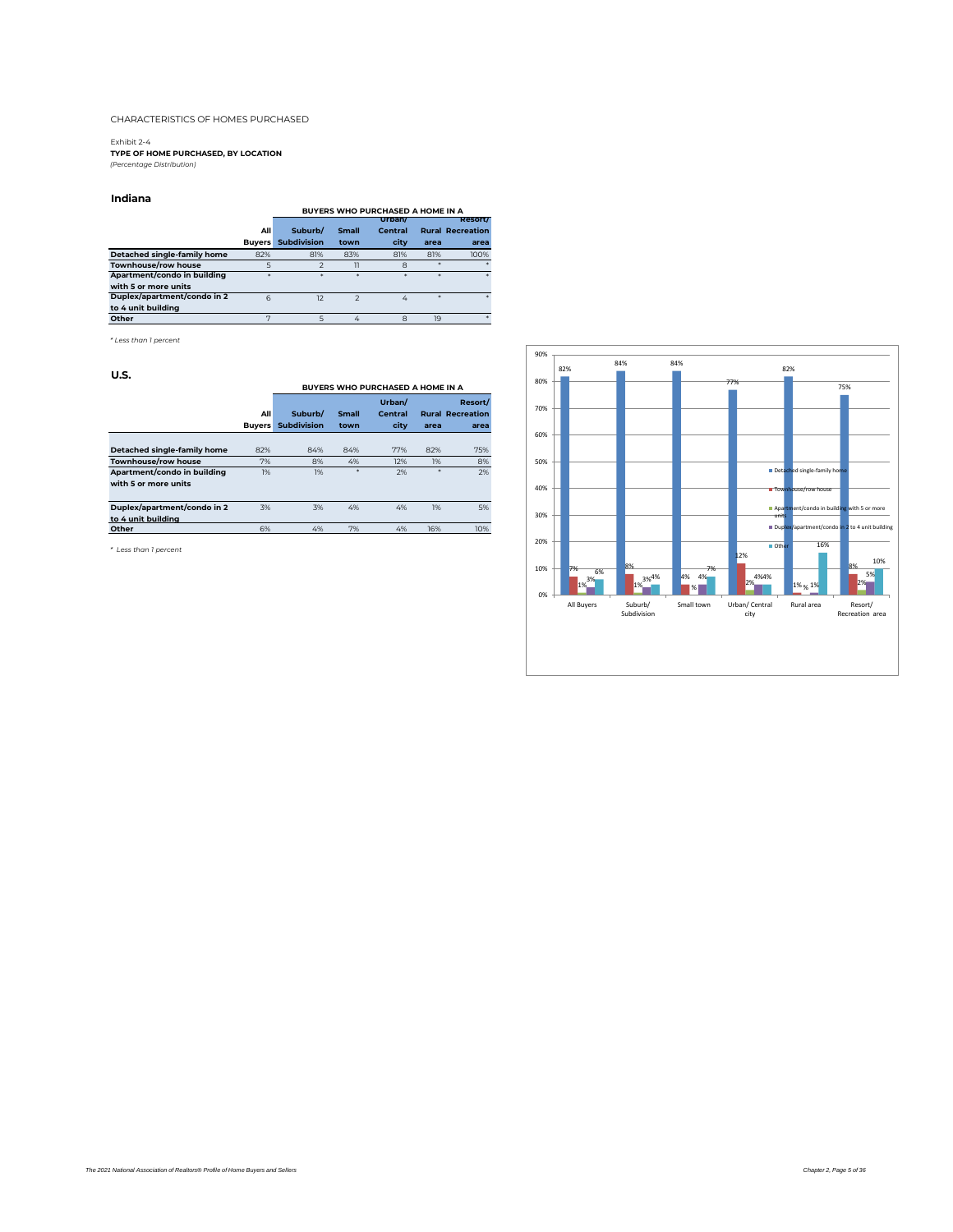Exhibit 2-5 **TYPE OF HOME PURCHASED BY FIRST-TIME AND REPEAT BUYERS, AND BUYERS OF NEW AND PREVIOUSLY OWNED HOMES**

*(Percentage Distribution)*

### **Indiana**

|                                                  |               |                |        |                     | <b>BUYERS OF</b>  |
|--------------------------------------------------|---------------|----------------|--------|---------------------|-------------------|
|                                                  |               |                |        |                     | <b>Previously</b> |
|                                                  |               | All First-time | Repeat | <b>New</b>          | Owned             |
|                                                  | <b>Buvers</b> | <b>Buvers</b>  |        | <b>Buyers Homes</b> | <b>Homes</b>      |
| Detached single-family home                      | 82%           | 85%            | 80%    | 82%                 | 82%               |
| Townhouse/row house                              |               |                | 4      | 6                   | 5                 |
| Apartment/condo in building with 5 or more units | $\star$       | *              | $\ast$ | $\ast$              | $\ast$            |
| Duplex/apartment/condo in 2 to 4 unit building   | 6             |                | q      | *                   | 6                 |
| Other                                            |               | 4              |        | 12                  | 7                 |

*\* Less than 1 percent*

|                                                  |               |                |        |                     | <b>BUYERS OF</b>  |
|--------------------------------------------------|---------------|----------------|--------|---------------------|-------------------|
|                                                  |               |                |        |                     | <b>Previously</b> |
|                                                  |               | All First-time | Repeat | <b>New</b>          | Owned             |
|                                                  | <b>Buvers</b> | <b>Buyers</b>  |        | <b>Buyers Homes</b> | <b>Homes</b>      |
| Detached single-family home                      | 82%           | 80%            | 84%    | 83%                 | 82%               |
| Townhouse/row house                              | 7%            | 9%             | 6%     | 9%                  | 7%                |
| Apartment/condo in building with 5 or more units | 1%            | 1%             | 1%     | $*$                 | 1%                |
| Duplex/apartment/condo in 2 to 4 unit building   | 3%            | 2%             | 4%     | 3%                  | 4%                |
| Other                                            | 6%            | 8%             | 5%     | 5%                  | 6%                |

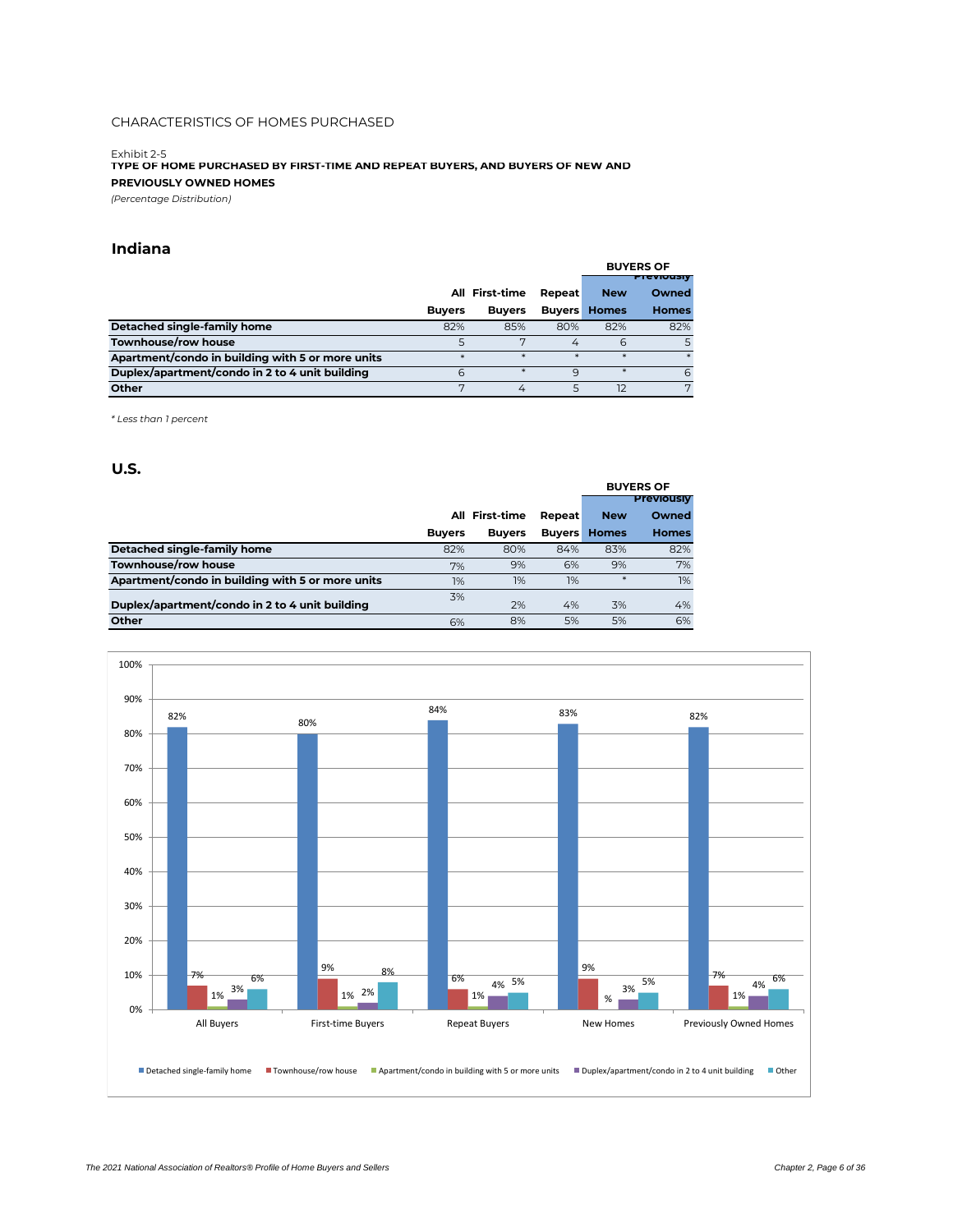#### Exhibit 2-6 *(Percentage Distribution)* **TYPE OF HOME PURCHASED, BY ADULT COMPOSITION OF HOUSEHOLD**

### **Indiana**

|                                                  |               |                 | <b>ADULT COMPOSITION OF HOUSEHOLD</b> |              | <b>CHILDREN IN HOME</b> |     |                 |           |
|--------------------------------------------------|---------------|-----------------|---------------------------------------|--------------|-------------------------|-----|-----------------|-----------|
|                                                  |               |                 |                                       |              |                         |     | <b>Children</b> | <b>No</b> |
|                                                  | AIII          | <b>Married</b>  | <b>Single Single</b>                  |              | <b>Unmarried</b>        |     | under 18        | children  |
|                                                  | <b>Buvers</b> | couple          | female male                           |              | couple Other            |     | in home         | in home   |
| Detached single-family home                      | 82%           | 82%             | 77%                                   | 80%          | 89%                     | 75% | 89%             | 79%       |
| Townhouse/row house                              |               | 5               |                                       | 13           |                         |     |                 |           |
| Apartment/condo in building with 5 or more units |               |                 |                                       |              |                         |     |                 |           |
| Duplex/apartment/condo in 2 to 4 unit building   | 6             | 6               | 10                                    | $\mathbf{r}$ |                         |     |                 | 9         |
| <b>Other</b>                                     |               | $\mathbf{\tau}$ | 8                                     |              | 8                       | 25  | 6               | 4         |

*\* Less than 1 percent*

### **U.S.**

|                                                  |               |         | <b>ADULT COMPOSITION OF HOUSEHOLD</b> |      |                  | <b>CHILDREN IN HOME</b> |                 |           |
|--------------------------------------------------|---------------|---------|---------------------------------------|------|------------------|-------------------------|-----------------|-----------|
|                                                  |               |         |                                       |      |                  |                         |                 |           |
|                                                  |               |         |                                       |      |                  |                         | <b>Children</b> | <b>No</b> |
|                                                  | AII           | Married | <b>Single Single</b>                  |      | <b>Unmarried</b> |                         | under 18        | children  |
|                                                  | <b>Buyers</b> |         | couple female male                    |      | couple Other     |                         | in home         | in home   |
| Detached single-family home                      | 82%           | 87%     | 71%                                   | 77%  | 83%              | 83%                     | 89%             | 80%       |
| Townhouse/row house                              | 7             | 5       | 13                                    | 9    | 6                | 7                       | 4               | 8         |
| Apartment/condo in building with 5 or more units |               |         | 3                                     | $2*$ |                  | $\ast$                  | $\ast$          |           |
|                                                  |               |         |                                       |      |                  |                         |                 |           |
| Duplex/apartment/condo in 2 to 4 unit building   |               |         | 7                                     | 4    | 2                |                         |                 | 5.        |
| <b>Other</b>                                     | 6             | 5       |                                       | 9    | 9                | 9                       | 5               | 6         |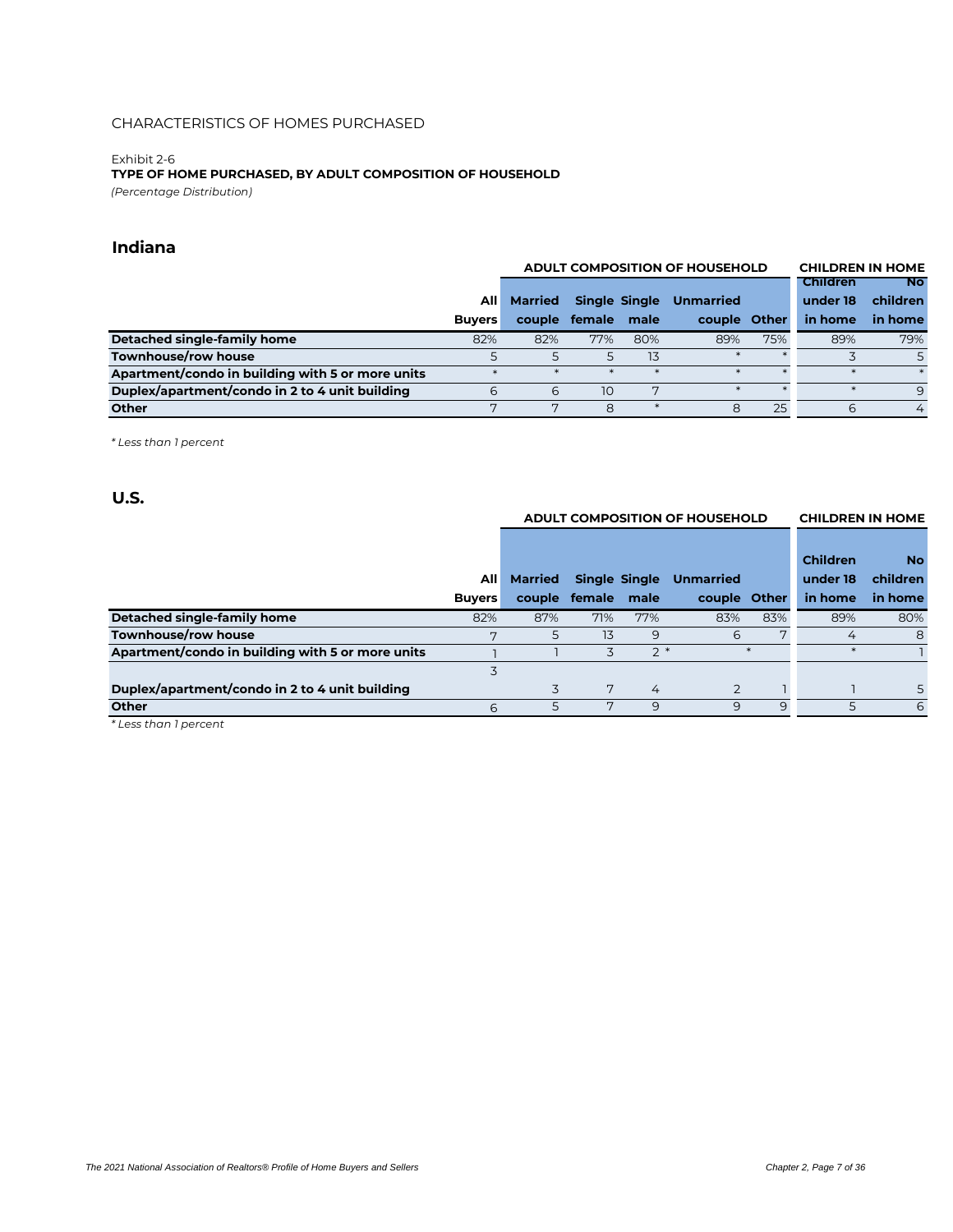**Detached** 

 $\sim 10^6$ 

#### Exhibit 2-7

*(Percentage Distribution)* **TYPE OF HOME PURCHASED, 1981-2021**

| family<br>e/row<br>home<br>house<br>Other<br>Condo<br>76%<br>1981<br>16%<br>8%<br>1985<br>4<br>6<br>88<br>$\overline{7}$<br>$\overline{7}$<br>1987<br>85<br>9<br>10<br>1989<br>81<br>1991<br>9<br>6<br>85<br>1993<br>9<br>9<br>82<br>1995<br>8<br>9<br>83<br>1997<br>$\overline{11}$<br>9<br>80<br>7<br>2000<br>$\overline{11}$<br>82<br>2002<br>87<br>2003<br>$\overline{11}$<br>8<br>79<br>2004<br>7<br>3<br>87<br>2005<br>9<br>9<br>75<br>$\overline{11}$<br>2006<br>9<br>75<br>$\overline{11}$<br>2007<br>9<br>74<br>2008<br>9<br>8<br>78<br>2009<br>8<br>9<br>78<br>2010<br>8<br>9<br>77<br>2011<br>9<br>8<br>77<br>2012<br>7<br>8<br>79<br>$\overline{7}$<br>7<br>2013<br>80<br>2014 | $\overline{\mathbf{c}}$<br>$\overline{1}$ |
|--------------------------------------------------------------------------------------------------------------------------------------------------------------------------------------------------------------------------------------------------------------------------------------------------------------------------------------------------------------------------------------------------------------------------------------------------------------------------------------------------------------------------------------------------------------------------------------------------------------------------------------------------------------------------------------------|-------------------------------------------|
|                                                                                                                                                                                                                                                                                                                                                                                                                                                                                                                                                                                                                                                                                            |                                           |
|                                                                                                                                                                                                                                                                                                                                                                                                                                                                                                                                                                                                                                                                                            |                                           |
|                                                                                                                                                                                                                                                                                                                                                                                                                                                                                                                                                                                                                                                                                            |                                           |
|                                                                                                                                                                                                                                                                                                                                                                                                                                                                                                                                                                                                                                                                                            |                                           |
|                                                                                                                                                                                                                                                                                                                                                                                                                                                                                                                                                                                                                                                                                            |                                           |
|                                                                                                                                                                                                                                                                                                                                                                                                                                                                                                                                                                                                                                                                                            |                                           |
|                                                                                                                                                                                                                                                                                                                                                                                                                                                                                                                                                                                                                                                                                            |                                           |
|                                                                                                                                                                                                                                                                                                                                                                                                                                                                                                                                                                                                                                                                                            |                                           |
|                                                                                                                                                                                                                                                                                                                                                                                                                                                                                                                                                                                                                                                                                            |                                           |
|                                                                                                                                                                                                                                                                                                                                                                                                                                                                                                                                                                                                                                                                                            |                                           |
|                                                                                                                                                                                                                                                                                                                                                                                                                                                                                                                                                                                                                                                                                            |                                           |
|                                                                                                                                                                                                                                                                                                                                                                                                                                                                                                                                                                                                                                                                                            | 13                                        |
|                                                                                                                                                                                                                                                                                                                                                                                                                                                                                                                                                                                                                                                                                            | $\overline{\mathbf{c}}$                   |
|                                                                                                                                                                                                                                                                                                                                                                                                                                                                                                                                                                                                                                                                                            | 4                                         |
|                                                                                                                                                                                                                                                                                                                                                                                                                                                                                                                                                                                                                                                                                            | 6                                         |
|                                                                                                                                                                                                                                                                                                                                                                                                                                                                                                                                                                                                                                                                                            | $\frac{5}{5}$                             |
|                                                                                                                                                                                                                                                                                                                                                                                                                                                                                                                                                                                                                                                                                            |                                           |
|                                                                                                                                                                                                                                                                                                                                                                                                                                                                                                                                                                                                                                                                                            | $rac{5}{5}$                               |
|                                                                                                                                                                                                                                                                                                                                                                                                                                                                                                                                                                                                                                                                                            |                                           |
|                                                                                                                                                                                                                                                                                                                                                                                                                                                                                                                                                                                                                                                                                            | $\overline{6}$                            |
|                                                                                                                                                                                                                                                                                                                                                                                                                                                                                                                                                                                                                                                                                            | 6                                         |
|                                                                                                                                                                                                                                                                                                                                                                                                                                                                                                                                                                                                                                                                                            | 7                                         |
|                                                                                                                                                                                                                                                                                                                                                                                                                                                                                                                                                                                                                                                                                            | 6                                         |
| 8<br>8<br>79                                                                                                                                                                                                                                                                                                                                                                                                                                                                                                                                                                                                                                                                               | 6                                         |
| 7<br>$\overline{3}$<br>2015<br>83                                                                                                                                                                                                                                                                                                                                                                                                                                                                                                                                                                                                                                                          | $\overline{7}$                            |
| 7<br>2016<br>4<br>83                                                                                                                                                                                                                                                                                                                                                                                                                                                                                                                                                                                                                                                                       | 6                                         |
| 7<br>2017<br>4<br>83                                                                                                                                                                                                                                                                                                                                                                                                                                                                                                                                                                                                                                                                       | 6                                         |
| 4<br>2018<br>8<br>82                                                                                                                                                                                                                                                                                                                                                                                                                                                                                                                                                                                                                                                                       | $\overline{6}$                            |
| 2019<br>5<br>6<br>83                                                                                                                                                                                                                                                                                                                                                                                                                                                                                                                                                                                                                                                                       | 6                                         |
| 5<br>2020<br>7<br>81                                                                                                                                                                                                                                                                                                                                                                                                                                                                                                                                                                                                                                                                       | 7                                         |
| 7<br>2021<br>4<br>82                                                                                                                                                                                                                                                                                                                                                                                                                                                                                                                                                                                                                                                                       | 6                                         |

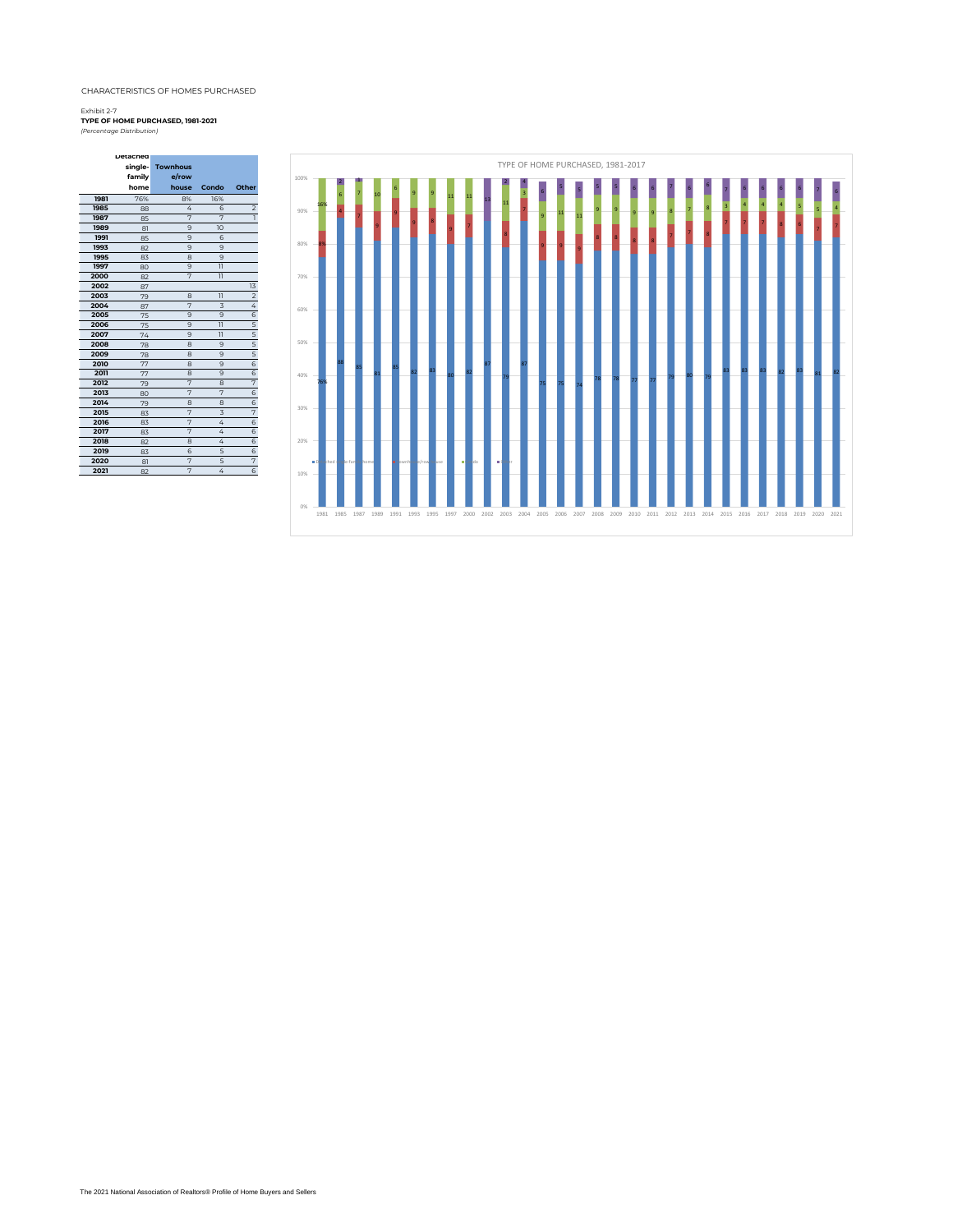### **LOCATION OF HOME PURCHASED, BY REGION**

*(Percentage Distribution)*

|                               | Indiana | U.S | <b>Northeast</b> | <b>Midwest</b> | South | West |
|-------------------------------|---------|-----|------------------|----------------|-------|------|
| Suburb/Subdivision            | 42%     | 51% | 43%              | 51%            | 54%   | 52%  |
| <b>Small town</b>             |         | 20  | 30               |                |       | 18   |
| Urban area/Central city       |         |     |                  |                |       | 17   |
| <b>Rural area</b>             | 18      |     |                  |                |       | 10   |
| <b>Resort/Recreation area</b> |         |     |                  |                |       |      |



### **BUYERS WHO PURCHASED A HOME IN THE**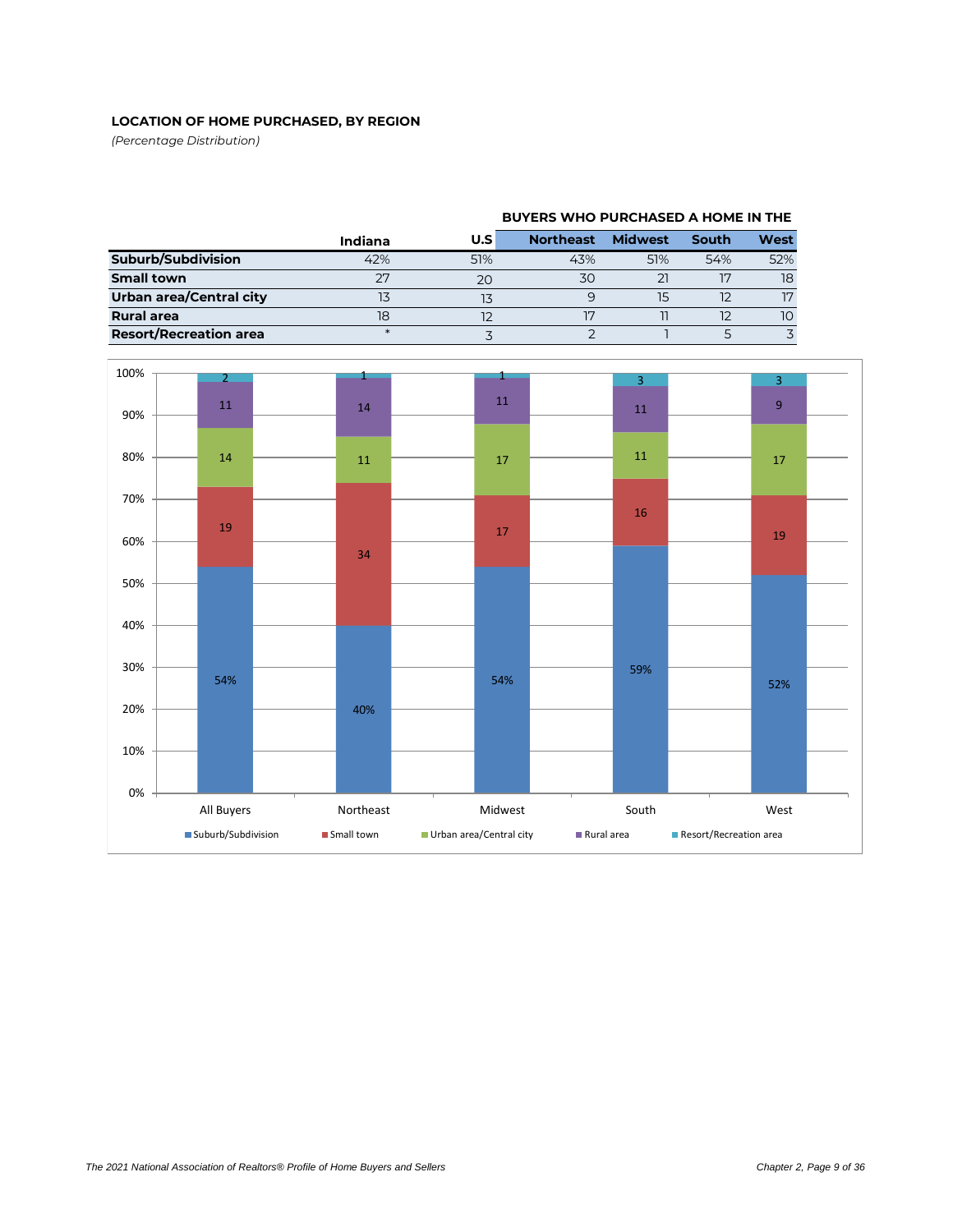#### Exhibit 2-9

**LOCATION OF HOME PURCHASED BY FIRST-TIME AND REPEAT BUYERS, AND BUYERS OF NEW AND PREVIOUSLY OWNED HOMES**

*(Percentage Distribution)*

### **Indiana**

|                                |               |                   |               | <b>BUYERS OF</b> |                   |  |
|--------------------------------|---------------|-------------------|---------------|------------------|-------------------|--|
|                                |               |                   |               |                  | <b>Previously</b> |  |
|                                | All           | <b>First-time</b> | Repeat        | <b>New</b>       | Owned             |  |
|                                | <b>Buyers</b> | <b>Buyers</b>     | <b>Buyers</b> | <b>Homes</b>     | <b>Homes</b>      |  |
| Suburb/Subdivision             | 42%           | 28%               | 51%           | 59%              | 41%               |  |
| <b>Small town</b>              | 27            | 32                | 22            | 29               | 26                |  |
| <b>Urban area/Central city</b> | 13            | 21                | 8             | 6                | 13                |  |
| <b>Rural area</b>              | 18            | 18                | 18            | 6                | 19                |  |
| <b>Resort/Recreation area</b>  | $\ast$        | $\ast$            |               | $*$              |                   |  |

|                               |               |                   |               | <b>BUYERS OF</b> |                   |  |
|-------------------------------|---------------|-------------------|---------------|------------------|-------------------|--|
|                               |               |                   |               |                  | <b>Previously</b> |  |
|                               | All           | <b>First-time</b> | Repeat        | <b>New</b>       | Owned             |  |
|                               | <b>Buyers</b> | <b>Buyers</b>     | <b>Buyers</b> | <b>Homes</b>     | <b>Homes</b>      |  |
| Suburb/Subdivision            | 51%           | 50%               | 52%           | 62%              | 49%               |  |
| <b>Small town</b>             | 20%           | 20%               | 21%           | 15%              | 21%               |  |
| Urban area/Central city       | 13%           | 18%               | 11%           | 8%               | 14%               |  |
| <b>Rural area</b>             | 12%           | 11%               | 13%           | 10%              | 12%               |  |
| <b>Resort/Recreation area</b> | 3%            | 1%                | 5%            | 5%               | 3%                |  |

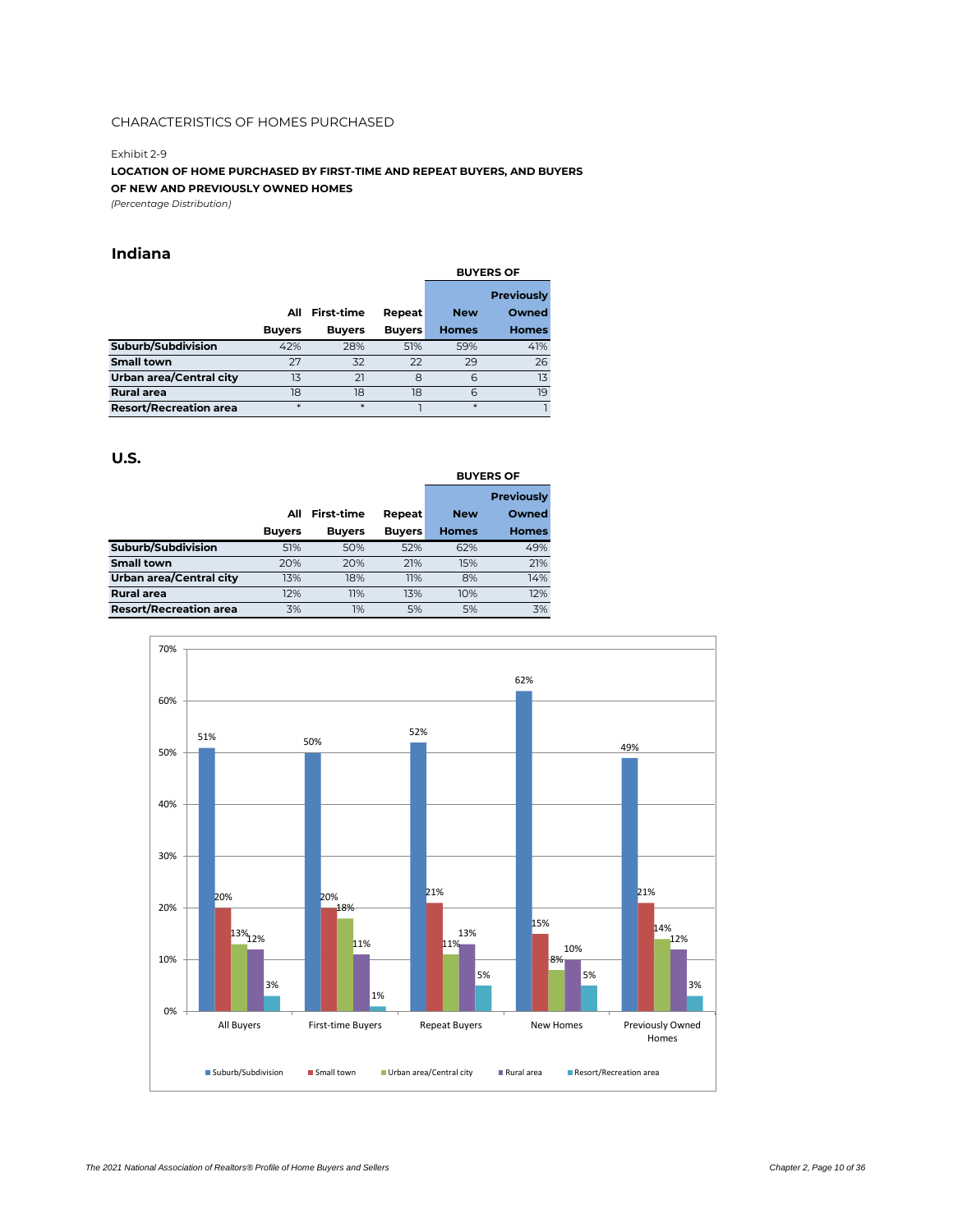Exhibit 2-10

**LOCATION OF HOME PURCHASED VERSUS LOCATION OF HOME SOLD**

*(Percentage Distribution Among those that Sold a Home)*

### **U.S.**

### **LOCATION OF HOME PURCHASED**

|                 |                                |                    |              |                   |              | Resort/           |
|-----------------|--------------------------------|--------------------|--------------|-------------------|--------------|-------------------|
|                 |                                | Suburb/            | <b>Small</b> | Urban/            | <b>Rural</b> | <b>Recreation</b> |
|                 |                                | <b>Subdivision</b> |              | town Central city | area         | area              |
|                 | Suburb/Subdivision             | 67%                | 29%          | 23%               | 39%          | 41%               |
| <b>LOCATION</b> | <b>Small town</b>              | 9                  | 40           | 17                | 18           | 14                |
| <b>OF HOME</b>  | <b>Urban area/Central city</b> | 13                 | 14           | 48                | 11           | 10 <sup>°</sup>   |
| <b>SOLD</b>     | Rural area                     | 9                  | 14           | 10                | 30           | 14                |
|                 | <b>Resort/Recreation area</b>  |                    |              |                   | 2            | 21                |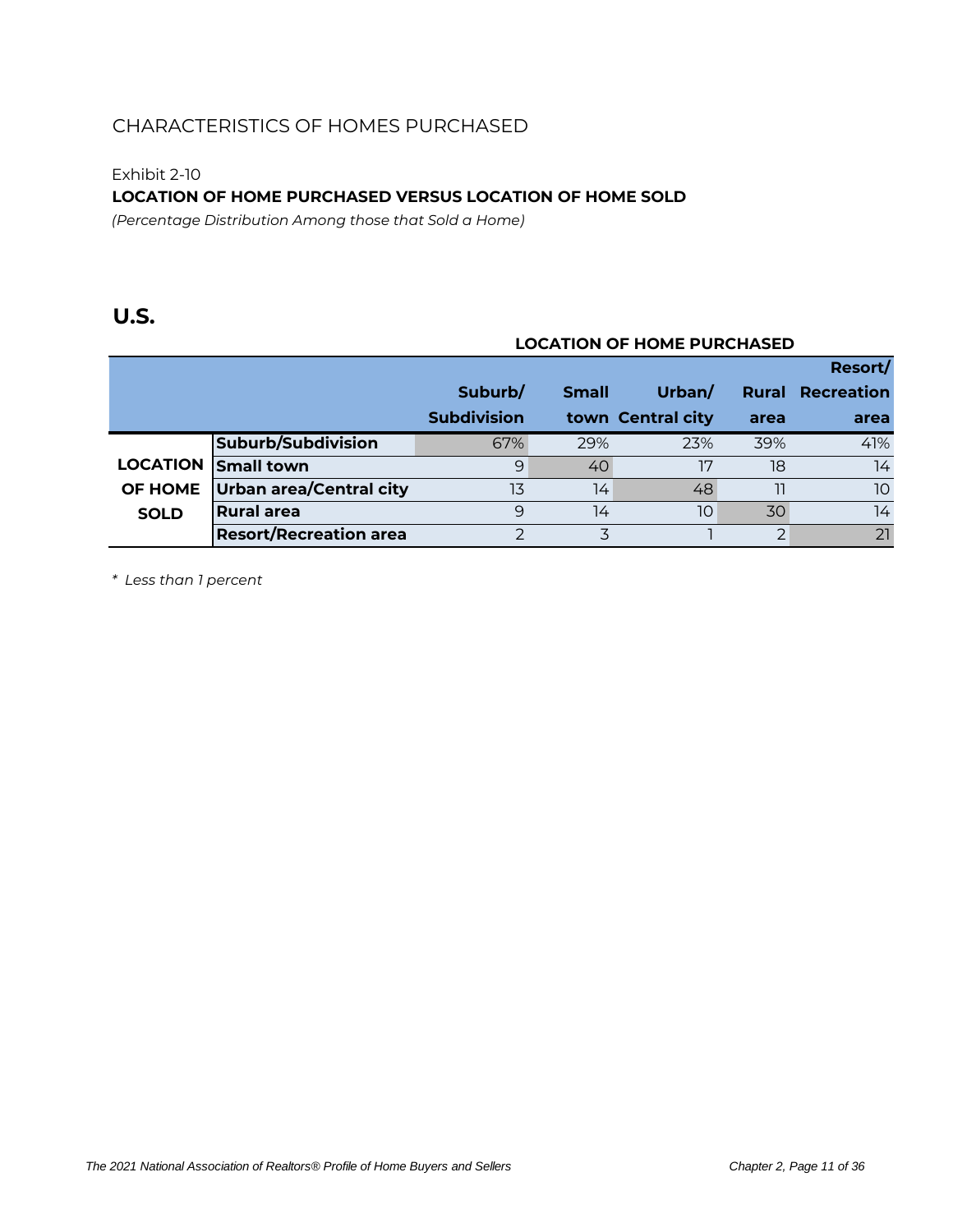#### Exhibit 2-11

**SENIOR RELATED HOUSING BY TYPE OF HOME PURCHASED AND LOCATION** *(Percentage Distribution)*

### **Indiana**

|                                                      | All buyers |
|------------------------------------------------------|------------|
|                                                      | over 50    |
| Share who purchased a home in senior related         |            |
| housing                                              | 7%         |
| Buyers over 50 who purchased senior related housing: |            |
| <b>Type of home purchased</b>                        |            |
| Detached single-family home                          | 36%        |
| Townhouse/row house                                  | 29         |
| Apartment/condo in building with 5 or more units     | $\ast$     |
| Duplex/apartment/condo in 2 to 4 unit building       | 21         |
| Other                                                | 14         |
| Location                                             |            |
| <b>Suburb/ Subdivision</b>                           | 50%        |
| <b>Small town</b>                                    | 29         |
| Urban/ Central city                                  | 21         |
| <b>Rural area</b>                                    | $\ast$     |
| <b>Resort/ Recreation area</b>                       | $\ast$     |

|                                                      | All buyers |
|------------------------------------------------------|------------|
|                                                      | over 50    |
| Share who purchased a home in senior-related         |            |
| housing                                              | 14%        |
| Buyers over 50 who purchased senior-related housing: |            |
| <b>Type of home purchased</b>                        |            |
| Detached single-family home                          | 68%        |
| <b>Townhouse/row house</b>                           | 7          |
| Apartment/condo in building with 5 or more units     | 3          |
| Duplex/apartment/condo in 2 to 4 unit building       | 13         |
| Other                                                | 9          |
| Location                                             |            |
| Suburb/Subdivision                                   | 50%        |
| <b>Small town</b>                                    | 16         |
| Urban/ Central city                                  | 11         |
| <b>Rural area</b>                                    | 7          |
| <b>Resort/ Recreation area</b>                       | 17         |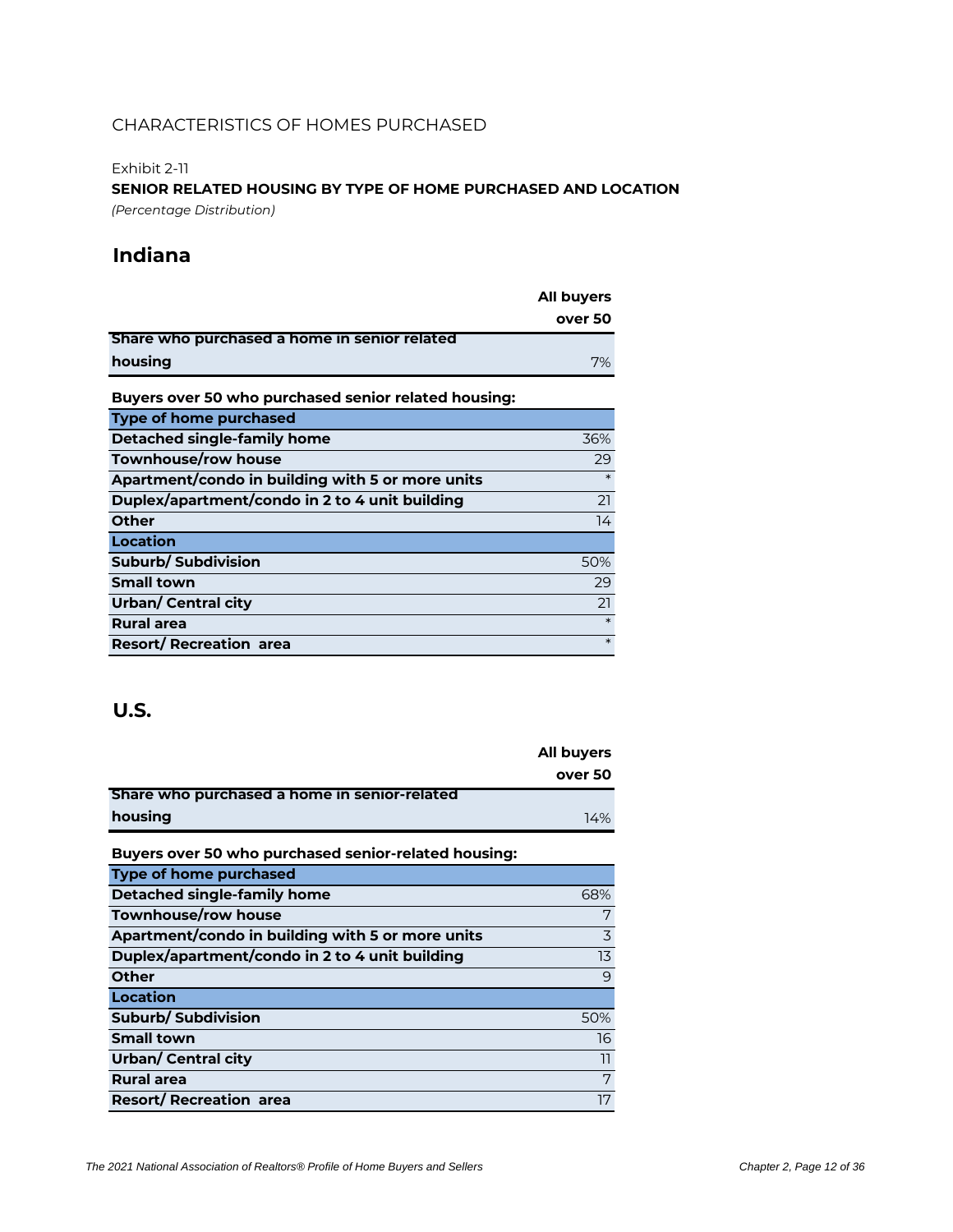#### Exhibit 2-12

#### **DISTANCE BETWEEN HOME PURCHASED AND PREVIOUS RESIDENCE**

*(Median Miles)*

|                  | Miles |
|------------------|-------|
| Indiana          | 12    |
| U.S.             | 15    |
| <b>Northeast</b> | 15    |
| <b>Midwest</b>   | 10    |
| South            | 20    |
| West             | 18    |



# **DISTANCE BETWEEN HOME PURCHASED AND**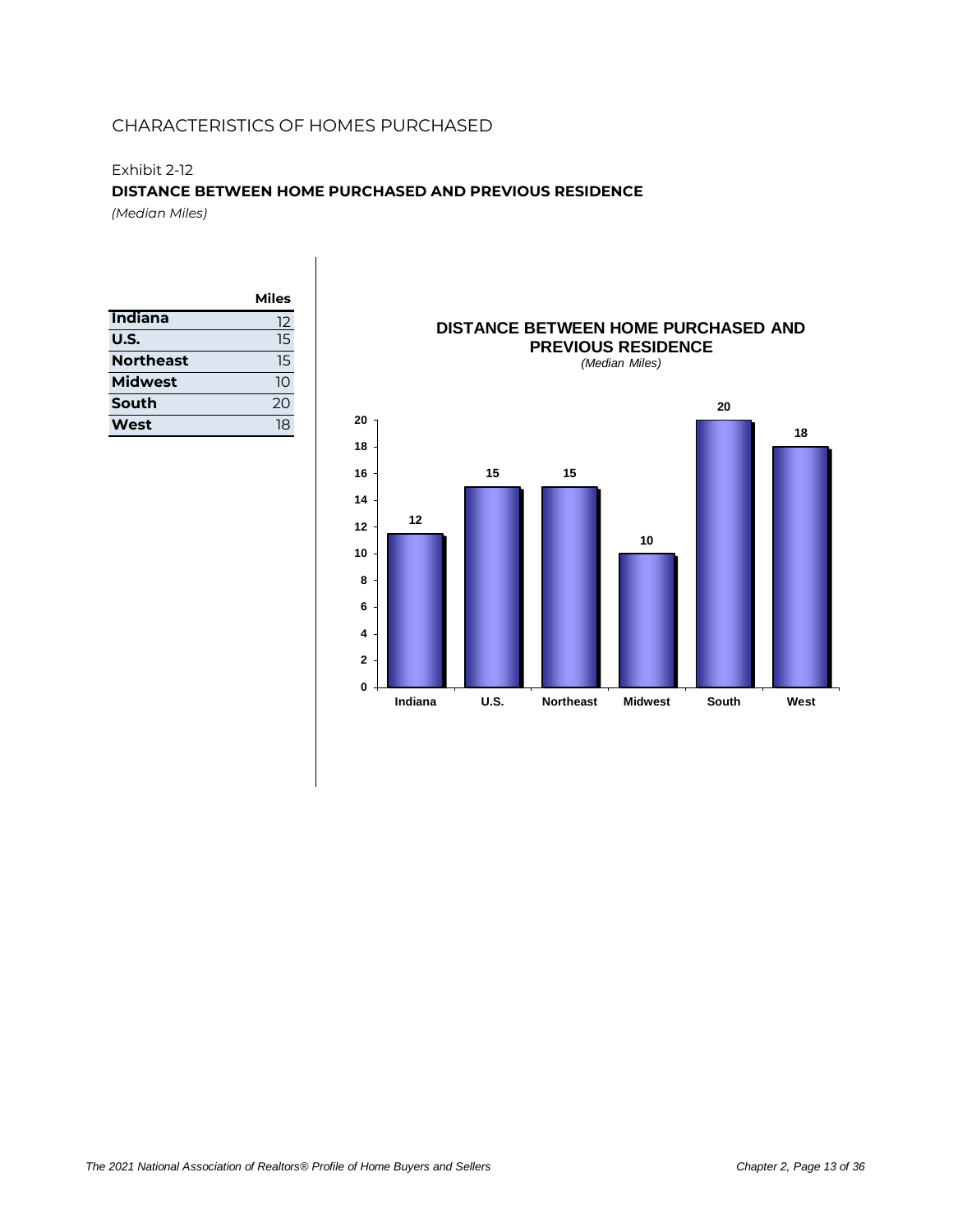#### Exhibit 2-13 **FACTORS INFLUENCING NEIGHBORHOOD CHOICE, BY LOCATION** *(Percent of Respondents)*

### **Indiana**

|                                                       |               | <b>BUYERS WHO PURCHASED A HOME IN A</b> |                |              |        |                                 |  |  |
|-------------------------------------------------------|---------------|-----------------------------------------|----------------|--------------|--------|---------------------------------|--|--|
|                                                       |               |                                         |                | urpan/       |        | <b>Resort/</b>                  |  |  |
|                                                       | All           | Suburb/                                 | <b>Small</b>   |              |        | <b>Central Rural Recreation</b> |  |  |
|                                                       | <b>Buyers</b> | <b>Subdivision</b>                      | town           | city         | area   | area                            |  |  |
| Quality of the neighborhood                           | 60%           | 72%                                     | 59%            | 65%          | 28%    | 100%                            |  |  |
| <b>Convenient to job</b>                              | 45            | 40                                      | 56             | 42           | 47     |                                 |  |  |
| <b>Overall affordability of homes</b>                 | 38            | 38                                      | 46             | 38           | 25     | $\ast$                          |  |  |
| <b>Convenient to friends/family</b>                   | 51            | 55                                      | 54             | 38           | 44     | 100                             |  |  |
| <b>Quality of the school district</b>                 | 24            | 27                                      | 26             | 8            | 25     | $\ast$                          |  |  |
| Design of neighborhood                                | 25            | 33                                      | 28             | 15           | 6      | 100                             |  |  |
| <b>Convenient to shopping</b>                         | 23            | 27                                      | 26             | 23           | 8      |                                 |  |  |
| <b>Convenient to schools</b>                          | 19            | 20                                      | 20             | 19           | 14     | 100                             |  |  |
| Convenient to vet/outdoor space for pet               | 17            | 13                                      | 17             | 27           | 19     | $\ast$                          |  |  |
| <b>Convenient to entertainment/leisure activities</b> | 17            | 20                                      | 13             | 27           | 6      | 100                             |  |  |
| <b>Convenient to parks/recreational facilities</b>    | 21            | 22                                      | 22             | 19           | 14     | 100                             |  |  |
| Availability of larger lots or acreage                | 19            | 19                                      | $\overline{2}$ | 4            | 56     | 100                             |  |  |
| <b>Convenient to health facilities</b>                | 13            | 12                                      | 19             | 23           | 3      |                                 |  |  |
| Home in a planned community                           | 3             | 6                                       | $\overline{2}$ | $\ast$       | $\ast$ | $\ast$                          |  |  |
| <b>Convenient to public transportation</b>            | 3             | $\overline{2}$                          | $\overline{2}$ | 15           | $\ast$ | $\ast$                          |  |  |
| <b>Convenient to airport</b>                          |               | $\overline{1}$                          | $\ast$         | $\mathsf{B}$ | $\ast$ | $\ast$                          |  |  |
| Walkability                                           | 17            | 12                                      | 28             | 23           | 8      | 100                             |  |  |
| Access to bike paths                                  | 7             | 7                                       | 7              | 12           | 6      |                                 |  |  |
| <b>Other</b>                                          | 5             | 5                                       | $\ast$         | 12           | 8      | $\ast$                          |  |  |

*\* Less than 1 percent*

| <b>BUYERS WHO PURCHASED A HOME IN A</b>               |               |                    |                |        |                |                                 |
|-------------------------------------------------------|---------------|--------------------|----------------|--------|----------------|---------------------------------|
|                                                       |               |                    |                |        |                |                                 |
|                                                       |               |                    |                | Urban/ |                | Resort/                         |
|                                                       | All           | Suburb/            | <b>Small</b>   |        |                | <b>Central Rural Recreation</b> |
|                                                       | <b>Buyers</b> | <b>Subdivision</b> | town           | city   | area           | area                            |
| Quality of the neighborhood                           | 63%           | 71%                | 57%            | 60%    | 44%            | 63%                             |
| <b>Convenient to friends/family</b>                   | 45            | 47                 | 43             | 49     | 36             | 30                              |
| <b>Convenient to job</b>                              | 42            | 45                 | 38             | 48     | 36             | 10                              |
| <b>Overall affordability of homes</b>                 | 39            | 40                 | 39             | 42     | 37             | 28                              |
| Design of neighborhood                                | 29            | 34                 | 23             | 28     | 17             | 44                              |
| <b>Convenient to shopping</b>                         | 28            | 31                 | 23             | 28     | 18             | 34                              |
| <b>Convenient to parks/recreational facilities</b>    | 25            | 26                 | 21             | 31     | 15             | 38                              |
| <b>Convenient to entertainment/leisure activities</b> | 23            | 24                 | 16             | 36     | 11             | 42                              |
| Quality of the school district                        | 23            | 28                 | 19             | 15     | 19             | 3                               |
| Walkability                                           | 21            | 22                 | 19             | 33     | 10             | 19                              |
| <b>Convenient to schools</b>                          | 20            | 23                 | 17             | 17     | 17             | $\overline{2}$                  |
| Availability of larger lots or acreage                | 19            | 16                 | 18             | 10     | 47             | 10                              |
| Convenient to vet/outdoor space for pet               | 19            | 17                 | 20             | 19     | 22             | 15                              |
| <b>Convenient to health facilities</b>                | 15            | 15                 | 14             | 12     | 13             | 28                              |
| <b>Access to bike paths</b>                           | 10            | 11                 | 7              | 13     | 5              | 13                              |
| Home in a planned community                           | 9             | 11                 | 6              | 7      | 3              | 30                              |
| <b>Convenient to airport</b>                          | 8             | 9                  | 5              | 10     | 4              | 15                              |
| <b>Convenient to public transportation</b>            | 5             | 5                  | $\overline{2}$ | 12     | $\overline{2}$ | $\overline{1}$                  |
| Other                                                 | 6             | 4                  | 8              | 6      | 10             | 19                              |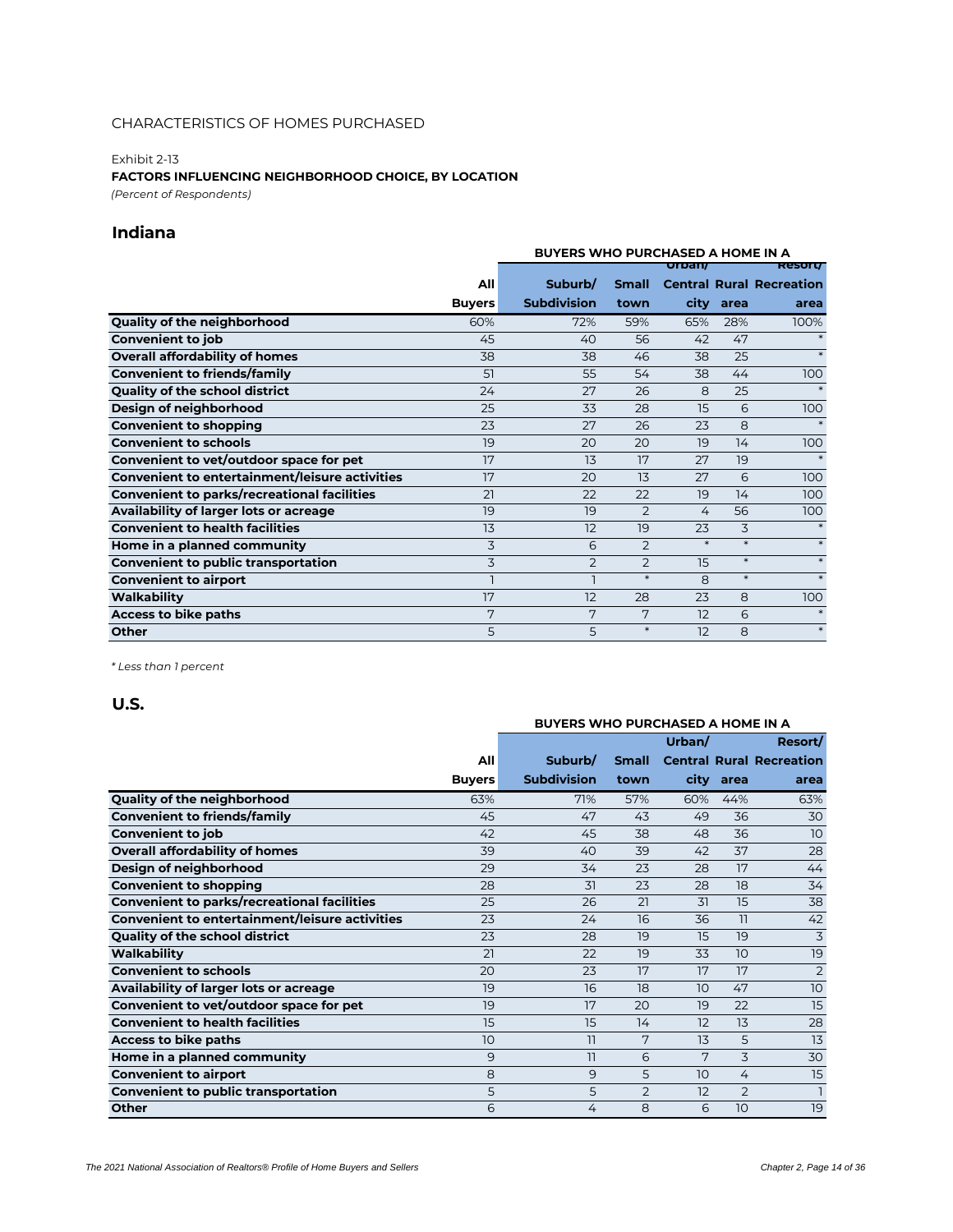#### Exhibit 2-14

**FACTORS INFLUENCING NEIGHBORHOOD CHOICE, BY ADULT COMPOSITION OF HOUSEHOLD AND CHILDREN IN HOUSHOLD** *(Percent of Respondents)*

### **Indiana**

|                                                       |                | <b>ADULT COMPOSITION OF HOUSEHOLD</b> |                 |               |                          | <b>CHILDREN IN HOME</b> |                |                |
|-------------------------------------------------------|----------------|---------------------------------------|-----------------|---------------|--------------------------|-------------------------|----------------|----------------|
|                                                       | <b>All</b>     | <b>Married</b>                        |                 | Single Single | <b>Unmarried</b>         |                         | under 18       | children       |
|                                                       | <b>Buyers</b>  |                                       | couple female   | male          | couple Other             |                         | in home        | in home        |
| Quality of the neighborhood                           | 60%            | 58%                                   | 62%             | 53%           | 74%                      | 50%                     | 58%            | 61%            |
| <b>Convenient to job</b>                              | 45             | 42                                    | 51              | 33            | 58                       | 50                      | 52             | 43             |
| <b>Overall affordability of homes</b>                 | 38             | 30                                    | 49              | 40            | 58                       | 50                      | 32             | 40             |
| <b>Convenient to friends/family</b>                   | 51             | 47                                    | 67              | 27            | 53                       | 75                      | 37             | 57             |
| <b>Quality of the school district</b>                 | 24             | 29                                    | 18              | 13            | $\overline{\phantom{a}}$ | 25                      | 50             | 12             |
| Design of neighborhood                                | 25             | 26                                    | 21              | 27            | 26                       | $\ast$                  | 23             | 26             |
| <b>Convenient to shopping</b>                         | 23             | 24                                    | 23              | 20            | 11                       | 25                      | 16             | 25             |
| <b>Convenient to schools</b>                          | 19             | 22                                    | 18              | 7             | 11                       | 25                      | 45             | 8              |
| Convenient to vet/outdoor space for pet               | 17             | 17                                    | 15              | 13            | 21                       | 25                      | $\overline{1}$ | 20             |
| <b>Convenient to entertainment/leisure activities</b> | 17             | 15                                    | 18              | 13            | 26                       | 25                      | 15             | 18             |
| <b>Convenient to parks/recreational facilities</b>    | 21             | 26                                    | 10              | 20            | $\overline{1}$           | $\ast$                  | 27             | 17             |
| Availability of larger lots or acreage                | 19             | 24                                    | 8               | 7             | 21                       | $\ast$                  | 16             | 20             |
| <b>Convenient to health facilities</b>                | 13             | 12                                    | 21              | $\ast$        | 16                       | 25                      | 3              | 18             |
| Home in a planned community                           | 3              | $\overline{2}$                        | 3               | 7             | 5                        | $\ast$                  | 2              | 4              |
| <b>Convenient to public transportation</b>            | 3              | 4                                     | 3               | 7             | $\ast$                   | $\ast$                  | 3              | $\overline{4}$ |
| <b>Convenient to airport</b>                          | $\overline{1}$ |                                       | 3               | 7             | $\ast$                   | $\ast$                  | $\ast$         | $\overline{2}$ |
| Walkability                                           | 17             | 19                                    | 10 <sup>°</sup> | 13            | 21                       | 25                      | 19             | 17             |
| Access to bike paths                                  | 7              | 10 <sup>°</sup>                       | 3               | 7             | $\ast$                   |                         | 10             | 7              |
| Other                                                 | 5              | 6                                     | $\ast$          | 20            | $\ast$                   |                         | $\overline{2}$ | 7              |

*\* Less than 1 percent*

|                                                       |               | <b>ADULT COMPOSITION OF HOUSEHOLD</b> |                 |               |                  | <b>CHILDREN IN HOME</b> |                 |                          |
|-------------------------------------------------------|---------------|---------------------------------------|-----------------|---------------|------------------|-------------------------|-----------------|--------------------------|
|                                                       |               |                                       |                 |               |                  |                         | <b>Children</b> | <b>No</b>                |
|                                                       | All           | <b>Married</b>                        |                 | Single Single | <b>Unmarried</b> |                         | under 18        | children                 |
|                                                       | <b>Buyers</b> |                                       | couple female   | male          | couple Other     |                         | in home         | in home                  |
| Quality of the neighborhood                           | 63%           | 66%                                   | 57%             | 56%           | 65%              | 54%                     | 65%             | 62%                      |
| <b>Convenient to friends/family</b>                   | 45            | 42                                    | 53              | 45            | 45               | 46                      | 40              | 47                       |
| <b>Convenient to job</b>                              | 42            | 41                                    | 37              | 44            | 54               | 40                      | 50              | 38                       |
| <b>Overall affordability of homes</b>                 | 39            | 36                                    | 44              | 45            | 45               | 42                      | 36              | 41                       |
| Design of neighborhood                                | 29            | 30                                    | 29              | 25            | 29               | 22                      | 26              | 31                       |
| <b>Convenient to shopping</b>                         | 28            | 28                                    | 29              | 26            | 23               | 27                      | 24              | 29                       |
| <b>Convenient to parks/recreational facilities</b>    | 25            | 26                                    | 19              | 23            | 29               | 21                      | 28              | 24                       |
| <b>Convenient to entertainment/leisure activities</b> | 23            | 22                                    | 22              | 27            | 32               | 17                      | 18              | 26                       |
| <b>Quality of the school district</b>                 | 23            | 29                                    | $\overline{11}$ | 12            | 19               | 20                      | 50              | $\overline{\phantom{a}}$ |
| Walkability                                           | 21            | 21                                    | 25              | 17            | 21               | 17                      | 21              | 21                       |
| <b>Convenient to schools</b>                          | 20            | 25                                    | $\overline{11}$ | 9             | 14               | 15                      | 49              | 6                        |
| Availability of larger lots or acreage                | 19            | 22                                    | 10              | 14            | 22               | 16                      | 25              | 16                       |
| Convenient to vet/outdoor space for pet               | 19            | 17                                    | 21              | 11            | 34               | 18                      | 13              | 21                       |
| <b>Convenient to health facilities</b>                | 15            | 16                                    | 14              | 12            | 12               | 16                      | 8               | 17                       |
| Access to bike paths                                  | 10            | 10                                    | 9               | 9             | 8                | 7                       | 8               | 10                       |
| Home in a planned community                           | 9             | 10                                    | 10              | 6             | 5                | 3                       | 7               | 10                       |
| <b>Convenient to airport</b>                          | 8             | 8                                     | 6               | 10            | 8                | 2                       | 5               | 9                        |
| <b>Convenient to public transportation</b>            | 5             | 5                                     | 3               | 5             | 7                | 8                       | 4               | 5                        |
| Other                                                 | 6             | 6                                     | 7               | 6             | 6                | 9                       | 4               | 7                        |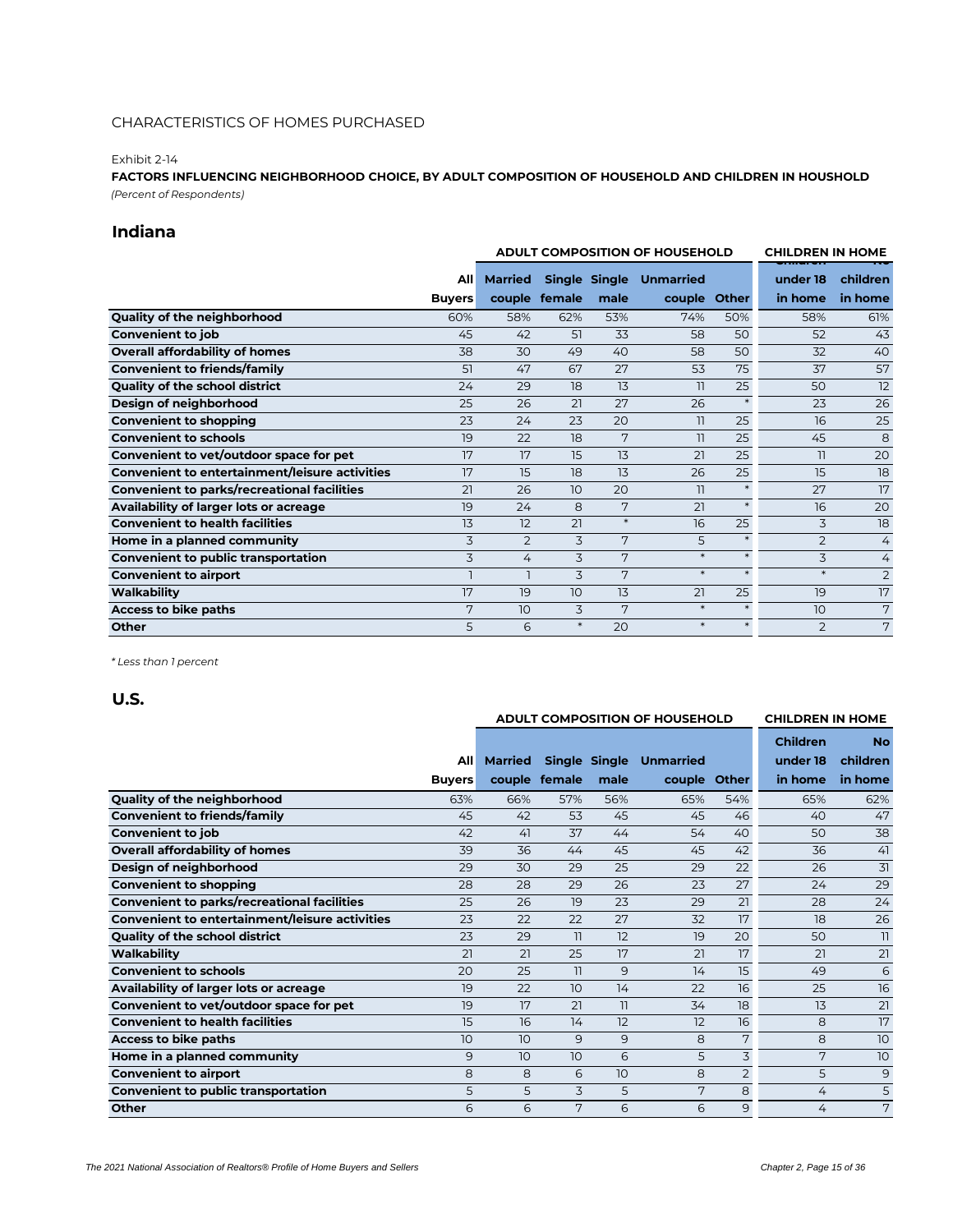#### Exhibit 2-15

**PRICE OF HOME PURCHASED, BY REGION**

*(Percentage Distribution)*

### **U.S. Northeast Midwest South West Less than \$75,000** 3% 2% 4% 3% 2% 1% **\$75,000 to \$99,999** 6 2 2 3 2  $\pm$ **\$100,000 to \$124,999** 7 2 3 4 2 1 **\$125,000 to \$149,999** 11 4 6 7 5 1 **\$150,000 to \$174,999** 14 6 6 10 6 2 **\$175,000 to \$199,999** 11 6 6 7 7 1 **\$200,000 to \$249,999** 15 13 13 17 16 4 **\$250,000 to \$299,999** 14 13 10 15 15 9 **\$300,000 to \$349,999** 6 10 10 11 11 9 **\$350,000 to \$399,999** 6 10 9 8 10 11 **\$400,000 to \$499,999** 6 12 12 9 11 17 **\$500,000 or more** 3 20 20 7 14 44 **Median price** \$199,450 \$305,000 \$300,000 \$246,900 \$281,000 \$450,000 **BUYERS WHO PURCHASED A HOME IN THE Indiana**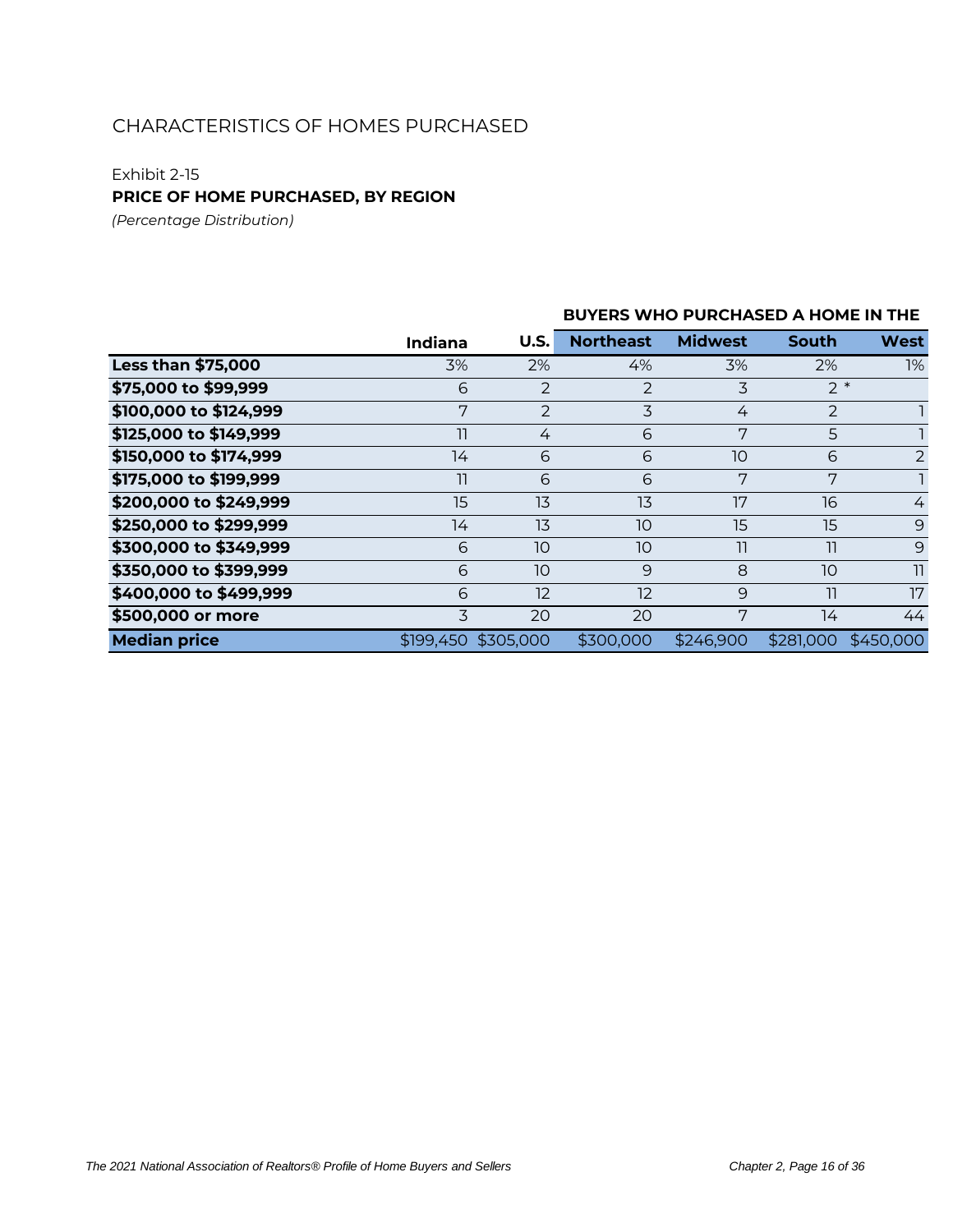#### Exhibit 2-16

**PRICE OF HOME PURCHASED, NEW AND PREVIOUSLY OWNED HOMES** *(Percentage Distribution)*

**Indiana**

### **All Buyers New Home Previously Owned Home Less than \$75,000** 3% **3% \*** 3% **3% 3% \$75,000 to \$99,999** 6 \* 6 **\$100,000 to \$124,999** 7 \* 7 **\$125,000 to \$149,999** 11 **11 11 11 11 \$150,000 to \$174,999** 14 **\*** 16 **\$175,000 to \$199,999** 11 19 19 10 10 **\$200,000 to \$249,99** 15 31 14 **\$250,000 to \$299,999** 14 25 25 14 14 **\$300,000 to \$349,99** 6 13 5 **\$350,000 to \$399,999** 6 6 6 **\$400,000 to \$499,99** 6 6 5 5 **\$500,000 or more** 3 **3** <sup>3</sup> **Median price**  $$199,450$   $$457,000$   $$415,000$ **BUYERS WHO PURCHASED A**

*\* Less than 1 percent*

### **U.S.**

|                           |                   | <b>BUYERS WHO PURCHASED A</b> |                              |  |  |  |  |  |
|---------------------------|-------------------|-------------------------------|------------------------------|--|--|--|--|--|
|                           | <b>All Buyers</b> | <b>New Home</b>               | <b>Previously Owned Home</b> |  |  |  |  |  |
| <b>Less than \$75,000</b> | 2%                | $1\%$                         | 3%                           |  |  |  |  |  |
| \$75,000 to \$99,999      | 2                 | $\ast$                        | 2                            |  |  |  |  |  |
| \$100,000 to \$124,999    | $\overline{2}$    | $\ast$                        | $\overline{3}$               |  |  |  |  |  |
| \$125,000 to \$149,999    | 4                 | $\ast$                        | 5                            |  |  |  |  |  |
| \$150,000 to \$174,999    | 6                 |                               | 7                            |  |  |  |  |  |
| \$175,000 to \$199,999    | 6                 | 3                             | 6                            |  |  |  |  |  |
| \$200,000 to \$249,99     | 13                | 11                            | 14                           |  |  |  |  |  |
| \$250,000 to \$299,99!    | 13                | 14                            | 13                           |  |  |  |  |  |
| \$300,000 to \$349,99     | 10                | 14                            | 10                           |  |  |  |  |  |
| \$350,000 to \$399,99!    | 10                | 13                            | 9                            |  |  |  |  |  |
| \$400,000 to \$499,99     | 12                | 17                            | 11                           |  |  |  |  |  |
| \$500,000 or more         | 20                | 25                            | 19                           |  |  |  |  |  |
| <b>Median price</b>       | \$305,000         | \$365,000                     | \$294,000                    |  |  |  |  |  |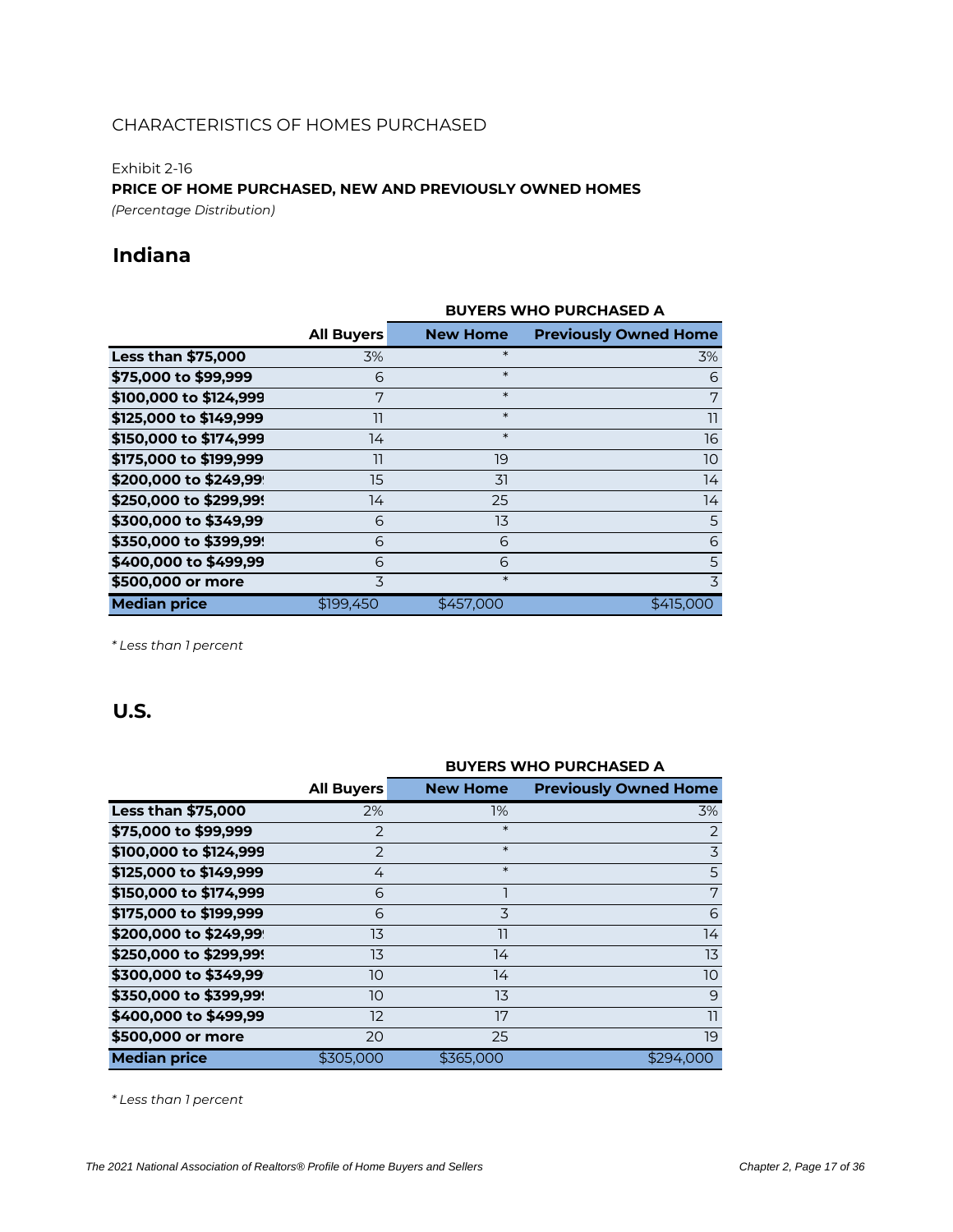Exhibit 2-17

#### **PRICE OF HOME PURCHASED, FIRST-TIME AND REPEAT BUYERS**

*(Percentage Distribution)*

### **Indiana**

|                           | <b>All Buyers</b> | <b>First-time Buyers</b> | <b>Repeat Buyers</b> |
|---------------------------|-------------------|--------------------------|----------------------|
| <b>Less than \$75,000</b> | 3%                | 6%                       | 2%                   |
| \$75,000 to \$99,999      | 6                 | 9                        | 4                    |
| \$100,000 to \$124,999    | 7                 | 11                       | 3                    |
| \$125,000 to \$149,999    | 11                | 21                       | 5                    |
| \$150,000 to \$174,999    | 14                | 16                       | 14                   |
| \$175,000 to \$199,999    | 11                | 11                       | 10                   |
| \$200,000 to \$249,999    | 15                | 10                       | 17                   |
| \$250,000 to \$299,999    | 14                | 4                        | 20                   |
| \$300,000 to \$349,999    | 6                 | 4                        | 7                    |
| \$350,000 to \$399,999    | 6                 |                          | 9                    |
| \$400,000 to \$499,999    | 6                 | 6                        | 5                    |
| \$500,000 or more         | 3                 | $\ast$                   | 4                    |
| <b>Median price</b>       | \$199,450         | \$344.250                | \$445,000            |

*\* Less than 1 percent*

|                           | <b>All Buyers</b> | <b>First-time Buyers</b> | <b>Repeat Buyers</b> |
|---------------------------|-------------------|--------------------------|----------------------|
| <b>Less than \$75,000</b> | 2%                | 3%                       | 2%                   |
| \$75,000 to \$99,999      | $\overline{2}$    | 3                        | 2                    |
| \$100,000 to \$124,999    | $\overline{2}$    | 4                        | $\overline{2}$       |
| \$125,000 to \$149,999    | 4                 | 7                        | $\overline{3}$       |
| \$150,000 to \$174,999    | 6                 | 9                        | 4                    |
| \$175,000 to \$199,999    | 6                 | 8                        | 5                    |
| \$200,000 to \$249,999    | 13                | 15                       | 12                   |
| \$250,000 to \$299,999    | 13                | 13                       | 13                   |
| \$300,000 to \$349,999    | 10                | 9                        | 11                   |
| \$350,000 to \$399,999    | 10                | 7                        | 11                   |
| \$400,000 to \$499,999    | 12                | 8                        | 14                   |
| \$500,000 or more         | 20                | 14                       | 23                   |
| <b>Median price</b>       | \$305,000         | \$252,000                | \$338,000            |
| <b>Married couple</b>     | \$350,000         | \$299,900                | \$370,000            |
| <b>Single female</b>      | \$230,000         | \$189,000                | \$251,800            |
| <b>Single male</b>        | \$249,000         | \$218,300                | \$270,200            |
| <b>Unmarried couple</b>   | \$280,500         | \$250,000                | \$343,300            |
| <b>Other</b>              | \$299,900         | \$236,500                | \$325,000            |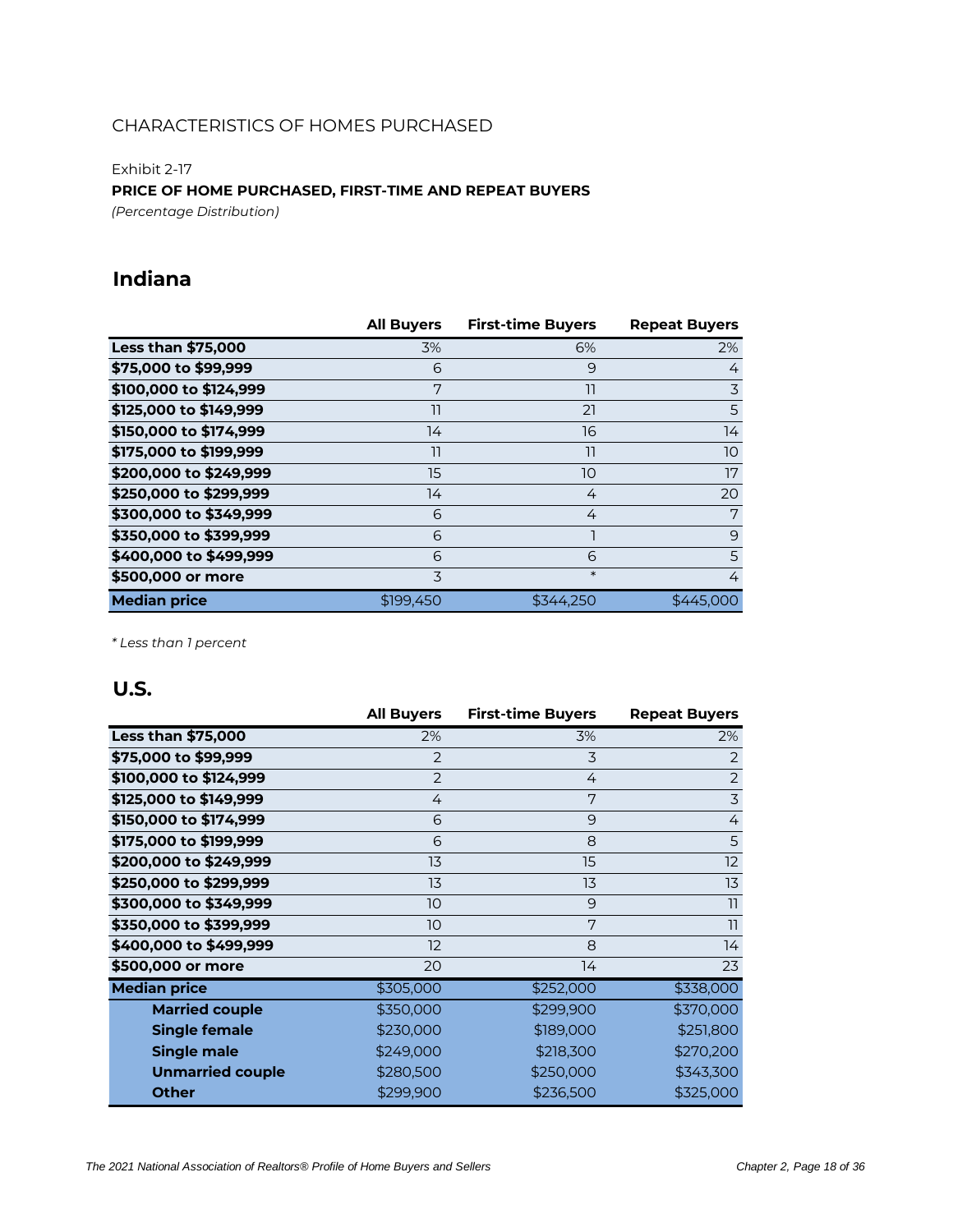### Exhibit 2-18

### **PURCHASE PRICE COMPARED WITH ASKING PRICE, BY REGION**

*(Percentage Distribution)*

### **BUYERS WHO PURCHASED A HOME IN THE**

| <b>Percent of asking price:</b>  | Indiana | U.S. | <b>Northeast</b> | <b>Midwest</b> | <b>South</b> | <b>West</b> |
|----------------------------------|---------|------|------------------|----------------|--------------|-------------|
| Less than 90%                    | 4%      | 5%   | 8%               | 5%             | 5%           | 4%          |
| 90% to 94%                       | 10      | 9    | 9                | 12             | 9            | 6           |
| 95% to 99%                       | 25      | 26   | 23               | 29             | 28           | 19          |
| 100%                             | 39      | 31   | 24               | 29             | 34           | 33          |
| 101% to 110%                     | 22      | 25   | 30               | 23             | 20           | 33          |
| More than 110%                   |         | 4    | 6                | 3              | 3            | 6           |
| <b>Median (purchase price)</b>   | 100%    | 100% | 100%             | 100%           | 100%         | 100%        |
| as a percent of asking<br>price) |         |      |                  |                |              |             |
|                                  |         |      |                  |                |              |             |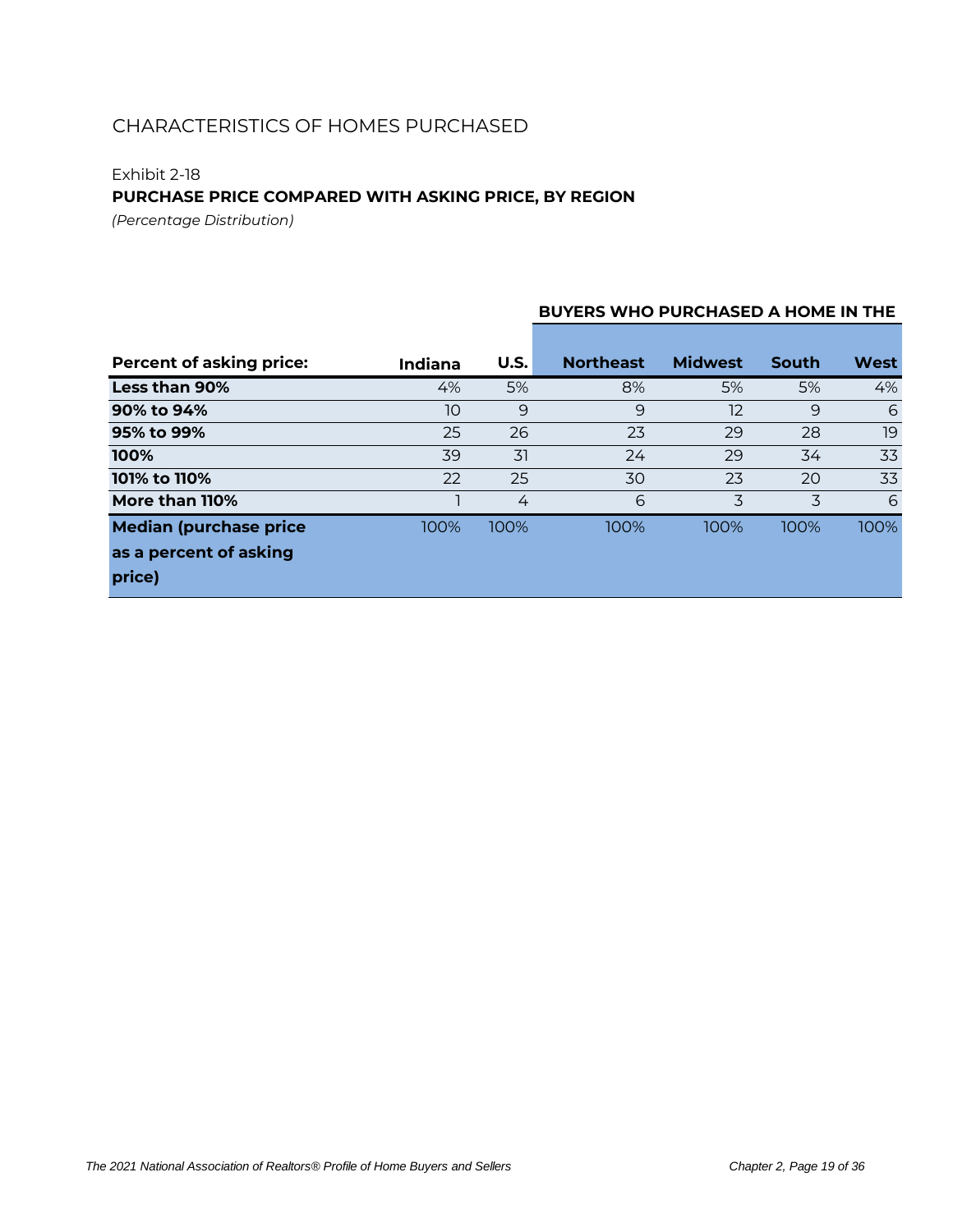#### Exhibit 2-19

### **SIZE OF HOME PURCHASED, FIRST-TIME AND REPEAT BUYERS, AND BUYERS OF NEW AND PREVIOUSLY OWNED HOMES**

*(Percentage Distribution)*

### **Indiana**

|                      |                   |                   |               |              | <b>BUYERS OF</b>  |
|----------------------|-------------------|-------------------|---------------|--------------|-------------------|
|                      |                   |                   |               |              | <b>Previously</b> |
|                      |                   | <b>First-time</b> | Repeat        | <b>New</b>   | Owned             |
|                      | <b>All Buyers</b> | <b>Buyers</b>     | <b>Buyers</b> | <b>Homes</b> | <b>Homes</b>      |
| 1,000 sq ft or less  | 1%                | 1%                | $\ast$        | $\ast$       | $1\%$             |
| 1,001 to 1,500 sq ft | 16                | 27                | 10            | $\ast$       | 18                |
| 1,501 to 2,000 sq ft | 31                | 37                | 27            | 44           | 30                |
| 2,001 to 2,500 sq ft | 20                | 15                | 22            | 31           | 19                |
| 2,501 to 3,000 sq ft | 14                | 7                 | 18            | 25           | 13                |
| 3,001 to 3,500 sq ft | 9                 | 6                 | 11            | $\ast$       | 10 <sup>°</sup>   |
| 3,501 sq ft or more  | 9                 | 6                 | 10            | $\ast$       | 10 <sup>°</sup>   |
| Median (sq ft)       | 2.300             | 1.770             | 2,510         | 2.350        | 2.300             |

### **U.S.**

|                       |                   |                   |               | <b>BUYERS OF</b> |                   |  |  |
|-----------------------|-------------------|-------------------|---------------|------------------|-------------------|--|--|
|                       |                   |                   |               |                  | <b>Previously</b> |  |  |
|                       |                   | <b>First-time</b> | Repeat        | <b>New</b>       | Owned             |  |  |
|                       | <b>All Buyers</b> | <b>Buyers</b>     | <b>Buyers</b> | <b>Homes</b>     | <b>Homes</b>      |  |  |
| 1,000 sq ft or less   | 1%                | 1%                | $\ast$        | $\ast$           | $1\%$             |  |  |
| 1,001 to 1,500 sq ft  | 13                | 22                | 9             | $\mathcal{P}$    | 15                |  |  |
| 1,501 to 2,000 sq ft  | 27                | 34                | 24            | 22               | 28                |  |  |
| 2,001 to 2,500 sq ft  | 26                | 23                | 27            | 30               | 25                |  |  |
| 2,501 to 3,000 sq ft  | 14                | 11                | 16            | 21               | 13                |  |  |
| 3,001 to 3,500 sq ft  | 9                 | 6                 | 11            | 12               | 9                 |  |  |
| 3,501 sq ft or more   | 10                | 4                 | 13            | 12               | 10                |  |  |
| <b>Median (sq ft)</b> | 1.900             | 1.640             | 2.020         | 2.130            | 1,850             |  |  |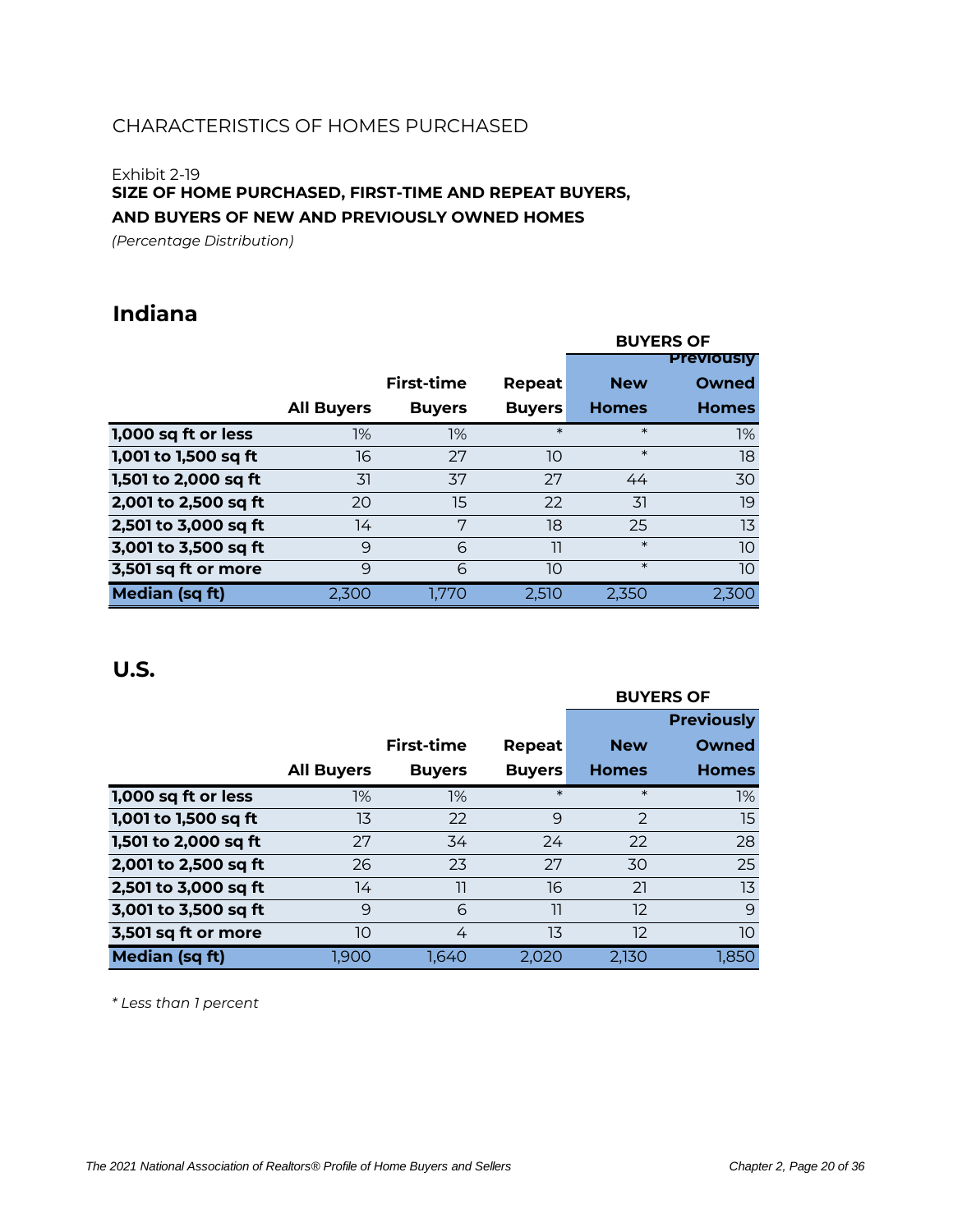Exhibit 2-20

**SIZE OF HOME PURCHASED, BY ADULT COMPOSITION OF HOUSEHOLD**

*(Percentage Distribution)*

## **Indiana**

|                      |                   |                | <b>ADULT COMPOSITION OF HOUSEHOLD</b> |               | <b>CHILDREN IN HOME</b><br><del>ennarer</del> |              |                   |                 |
|----------------------|-------------------|----------------|---------------------------------------|---------------|-----------------------------------------------|--------------|-------------------|-----------------|
|                      |                   | <b>Married</b> | <b>Single</b>                         | <b>Single</b> | <b>Unmarried</b>                              |              | under 18 children |                 |
|                      | <b>All Buyers</b> | couple         | female                                | male          | couple                                        | <b>Other</b> |                   | in home in home |
| 1,000 sq ft or less  | 1%                | $\ast$         | 3%                                    | $\ast$        | $\ast$                                        |              | $\ast$            | 1%              |
| 1,001 to 1,500 sq ft | 16                | 11             | 31                                    | 33            | וו                                            | $\ast$       | 8                 | 20              |
| 1,501 to 2,000 sq ft | 31                | 23             | 47                                    | 33            | 50                                            | 33           | 15                | 38              |
| 2,001 to 2,500 sq ft | 20                | 25             | 11                                    | 7             | 6                                             | 67           | 29                | 15              |
| 2,501 to 3,000 sq ft | 14                | 17             | 3                                     | 13            | 22                                            | $\ast$       | 22                | 11              |
| 3,001 to 3,500 sq ft | 9                 | 13             | $\ast$                                | 7             | 6                                             | $\ast$       | 17                | 6               |
| 3,501 sq ft or more  | 9                 | 11             | 6                                     | 7             | 6                                             | $\ast$       | 8                 | 9               |
| Median (sq ft)       | 2,300             | 2,670          | 1,770                                 | 2.000         | 1,920                                         | 2,300        | 2,910             | 2,100           |

### **U.S.**

|                      |                   |                | <b>ADULT COMPOSITION OF HOUSEHOLD</b> |               | <b>CHILDREN IN HOME</b> |       |        |                   |
|----------------------|-------------------|----------------|---------------------------------------|---------------|-------------------------|-------|--------|-------------------|
|                      |                   | <b>Married</b> | <b>Single</b>                         | <b>Single</b> | <b>Unmarried</b>        |       |        | under 18 children |
|                      | <b>All Buyers</b> | couple         | female                                | male          | couple                  | Other |        | in home in home   |
| 1,000 sq ft or less  | 1%                | $\ast$         | 1%                                    | $\ast$        | 1%                      | 2%    | $\ast$ | 1%                |
| 1,001 to 1,500 sq ft | 13                | 7              | 27                                    | 24            | 16                      | 16    | 9      | 15                |
| 1,501 to 2,000 sq ft | 27                | 22             | 36                                    | 33            | 34                      | 30    | 20     | 31                |
| 2,001 to 2,500 sq ft | 26                | 27             | 23                                    | 22            | 21                      | 25    | 23     | 27                |
| 2,501 to 3,000 sq ft | 14                | 17             | 8                                     | 13            | 15                      | 12    | 18     | 13                |
| 3,001 to 3,500 sq ft | 9                 | 13             | 3                                     | 3             | 6                       | 7     | 14     | 7                 |
| 3,501 sq ft or more  | 10                | 14             | 3                                     | 4             | 8                       | 8     | 16     | 7                 |
| Median (sq ft)       | 1.900             | 2.100          | 1,510                                 | 1,650         | 1,750                   | 1,780 | 2.200  | 1,800             |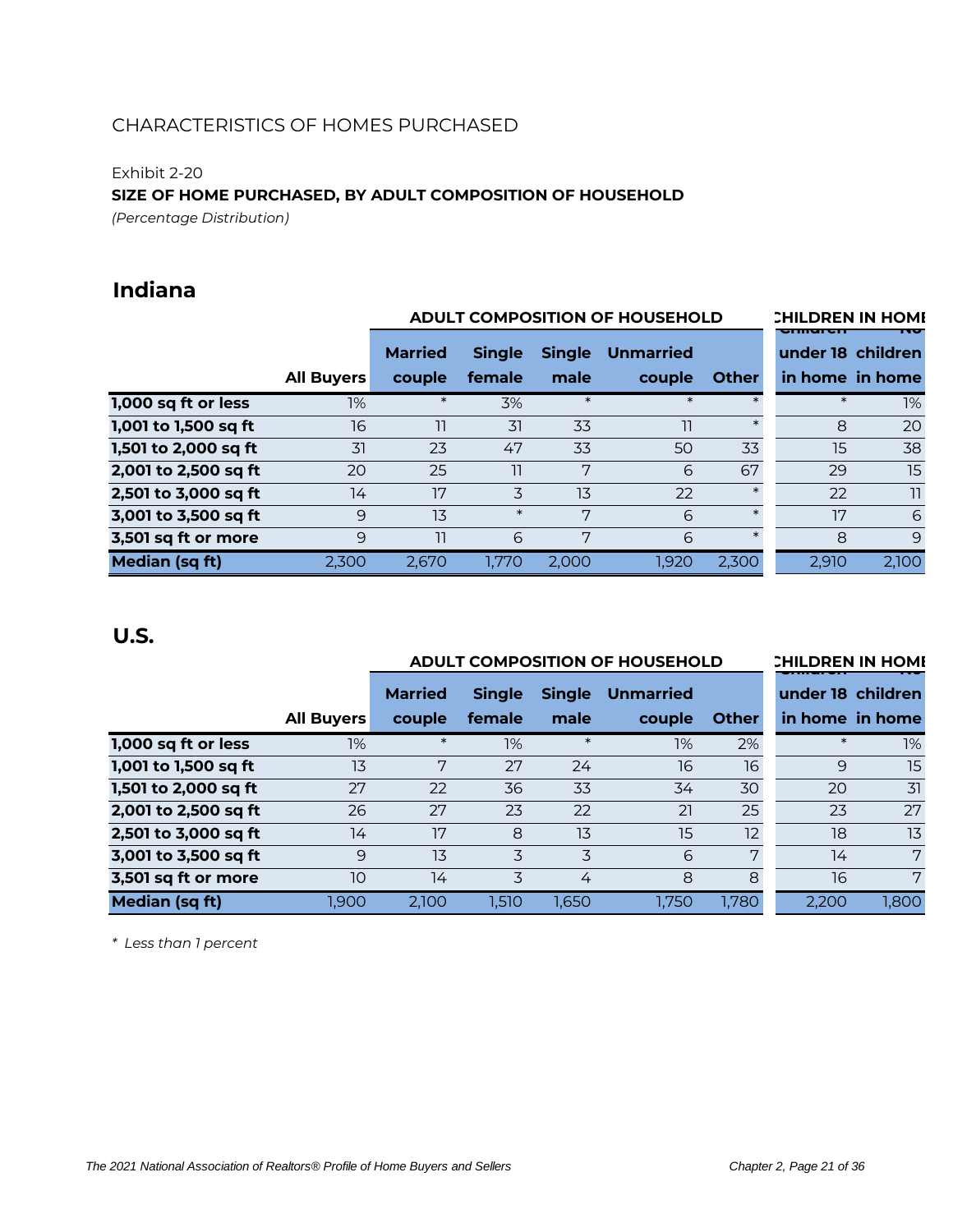### Exhibit 2-21

### **HOME SIZE AND PRICE PER SQUARE FOOT, BY REGION**

*(Median)*

### **U.S. Northeast Midwest South West All homes purchased Square feet** 2,300 1,900 1,800 1,800 1,980 1,910 **Price per square foot** \$112 \$150 \$170 \$130 \$140 \$230 **Detached single-family home Square feet** 3,320 2,000 1,880 1,920 2,000 2,000 **Price per square foot** \$111 \$150 \$170 \$130 \$140 \$230 **Townhouse or row house Square feet** 1,370 1,650 1,660 1,630 1,700 1,650 **Price per square foot**  $$107$  \$170  $$170$  \$170 \$140 \$160 \$270 **Duplex/apartment/condo in 2-4 unit building Square feet** 1,390 1,510 1,500 1,550 1,540 1,290 **Price per square foot** \$123 \$150 \$160 \$130 \$150 \$340 **Apartment/condo in building with 5 or more units Square feet**  $\mu N/A$  1,200 1,200 1,630 1,200 1,170 **Price per square foot**  $*$  \$160 \$170 \$120 \$170 \$490 **Indiana**

#### **BUYERS WHO PURCHASED A HOME IN THE**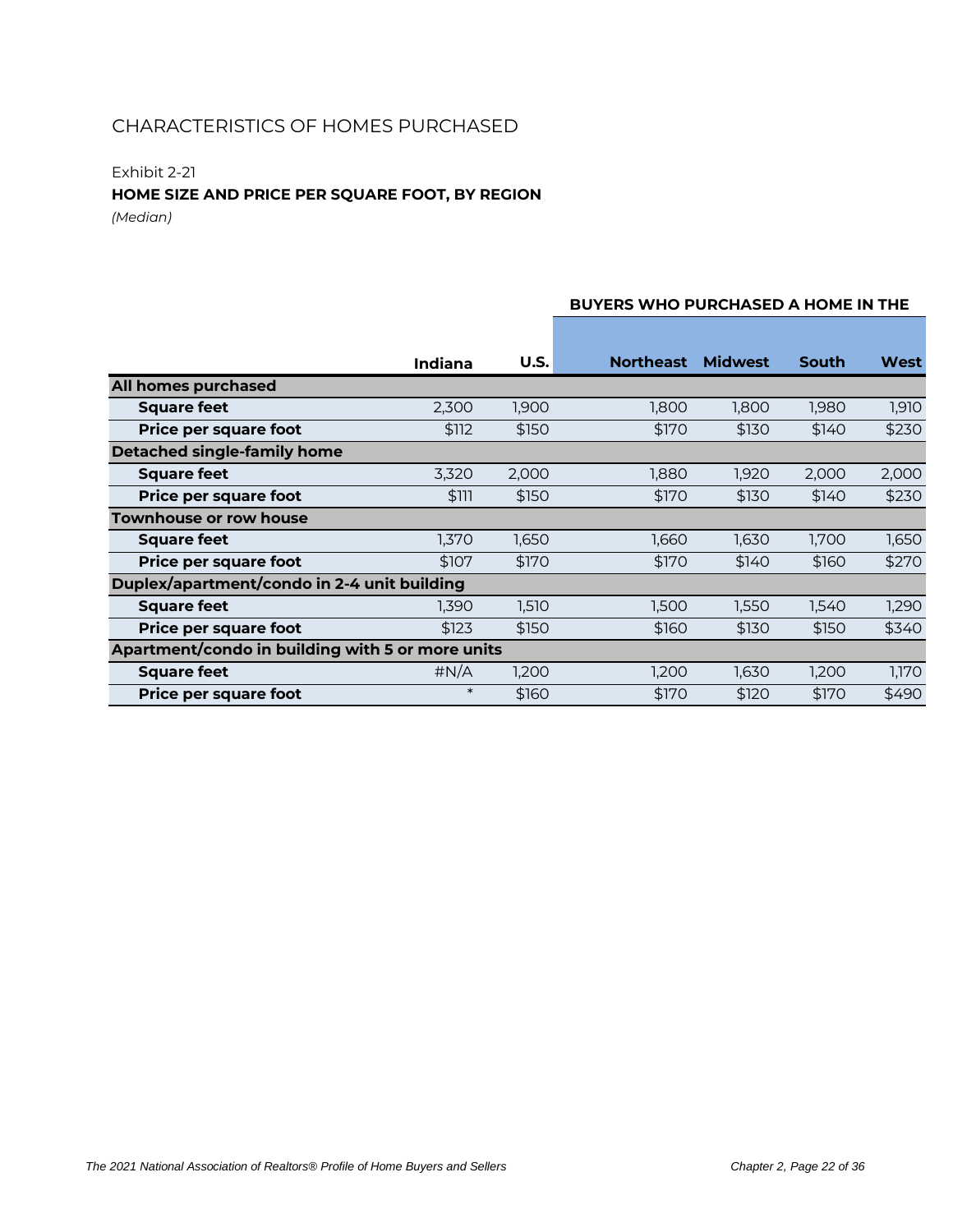#### Exhibit 2-22

**NUMBER OF BEDROOMS AND BATHROOMS, BY FIRST-TIME AND REPEAT BUYERS, AND BUYERS OF NEW AND PREVIOUSLY OWNED HOMES** *(Percentage Distribution)*

### **Indiana**

|                                  |               |                |               | <b>BUYERS OF</b> |                   |  |
|----------------------------------|---------------|----------------|---------------|------------------|-------------------|--|
|                                  |               | First-         |               |                  | <b>Previously</b> |  |
|                                  | All           | time           | Repeat        | <b>New</b>       | Owned             |  |
|                                  | <b>Buyers</b> | <b>Buyers</b>  | <b>Buyers</b> | <b>Homes</b>     | <b>Homes</b>      |  |
| One bedroom                      | 1%            | 3%             | $\ast$        | $\ast$           | 1%                |  |
| Two bedrooms                     | 14            | 14             | 14            | 6                | 15                |  |
| Three bedrooms or more           | 85            | 83             | 86            | 94               | 84                |  |
| <b>Median number of bedrooms</b> | 3             | 3              | 3             | 3                | 3                 |  |
| One full bathroom                | 24            | 42             | 13            | 6                | 25                |  |
| Two full bathrooms               | 62            | 49             | 69            | 94               | 59                |  |
| Three full bathrooms or more     | 14            | 8              | 18            | $\ast$           | 16                |  |
| Median number of full bathrooms  |               | $\overline{2}$ | っ             | っ                | $\overline{2}$    |  |

#### **U.S.**

|                                  |               |               |               | <b>BUYERS OF</b>  |                         |  |
|----------------------------------|---------------|---------------|---------------|-------------------|-------------------------|--|
|                                  |               | First-        |               | <b>Previously</b> |                         |  |
|                                  | All           | time          | Repeat        | <b>New</b>        | Owned                   |  |
|                                  | <b>Buyers</b> | <b>Buyers</b> | <b>Buyers</b> | <b>Homes</b>      | <b>Homes</b>            |  |
| One bedroom                      | 1%            | 1%            | $\ast$        | $\ast$            | 1%                      |  |
| Two bedrooms                     | 15            | 17            | 15            | 11                | 16                      |  |
| Three bedrooms or more           | 84            | 82            | 85            | 89                | 83                      |  |
| <b>Median number of bedrooms</b> | 3             | ス             | 3             | 3                 | $\overline{\mathbf{z}}$ |  |
| One full bathroom                | 16            | 26            | 10            | $\overline{2}$    | 18                      |  |
| Two full bathrooms               | 59            | 59            | 58            | 60                | 58                      |  |
| Three full bathrooms or more     | 26            | 15            | 31            | 38                | 23                      |  |
| Median number of full bathrooms  | 2             | っ             | っ             | $\mathcal{P}$     | $\overline{2}$          |  |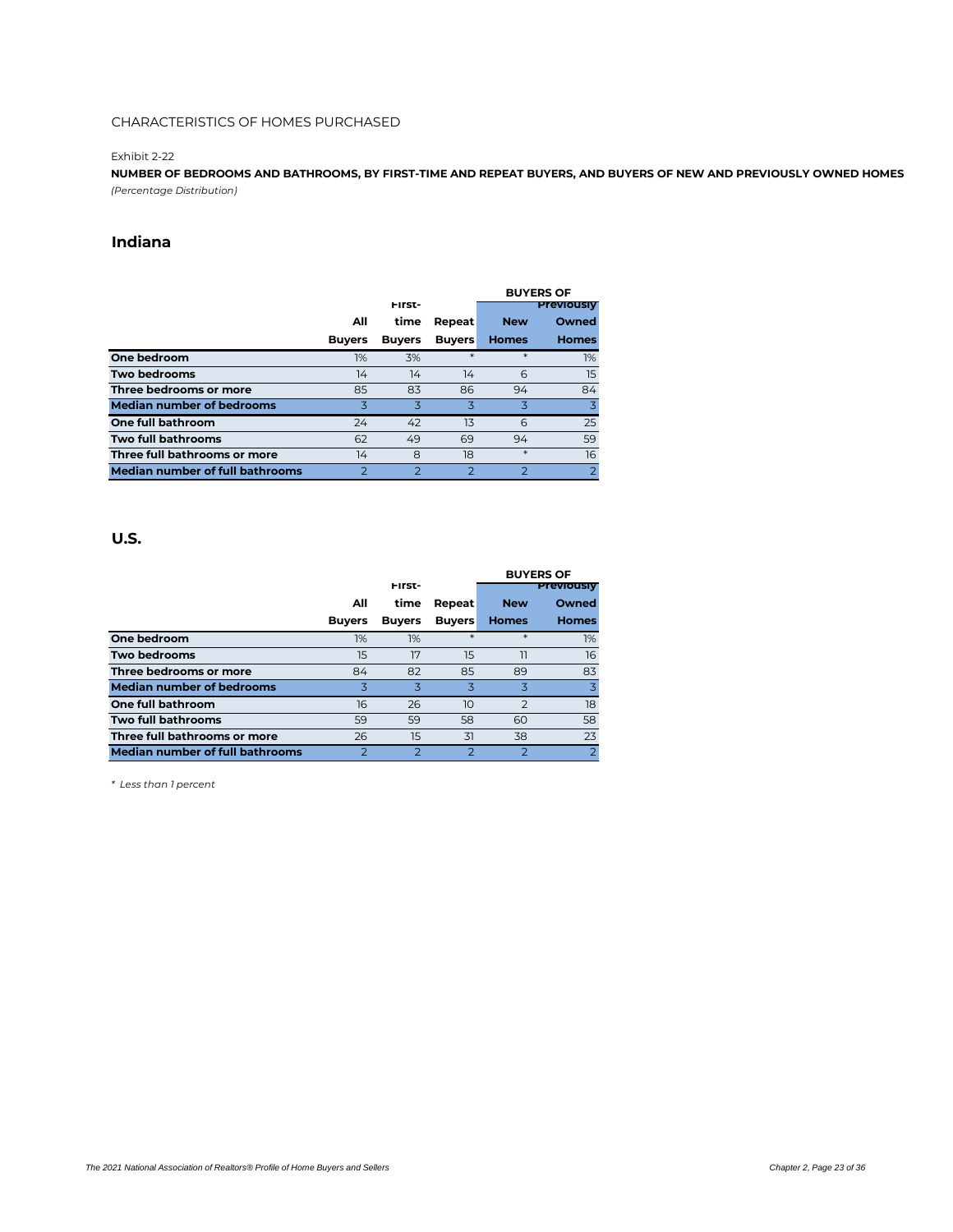#### Exhibit 2-23

**NUMBER OF BEDROOMS AND BATHROOMS, BY ADULT HOUSEHOLD COMPOSITION AND CHILDREN IN HOUSEHOLD** *(Percentage Distribution)*

### **Indiana**

|                                  |               |                | <b>ADULT COMPOSITION OF HOUSEHOLD</b> |        | <b>CHILDREN IN HOME</b> |    |               |                      |
|----------------------------------|---------------|----------------|---------------------------------------|--------|-------------------------|----|---------------|----------------------|
|                                  |               |                |                                       |        |                         |    | Children      |                      |
|                                  | Alll          | <b>Married</b> | <b>Single</b>                         |        | Single Unmarried        |    |               | under 18 No children |
|                                  | <b>Buyers</b> | couple         | female                                | male   | couple Other            |    | in home       | in home              |
| One bedroom                      | 1%            | 2%             | $\ast$                                | $\ast$ | $\ast$                  |    |               | 1%                   |
| Two bedrooms                     | 14            | 7              | 26                                    | 27     | 26                      | 25 | $\mathcal{D}$ | 20                   |
| Three bedrooms or more           | 85            | 91             | 74                                    | 73     | 74                      | 75 | 98            | 79                   |
| <b>Median number of bedrooms</b> | 3             | 4              | 3                                     | 3      |                         |    | 4             | 3                    |
| One full bathroom                | 24            | 18             | 31                                    | 33     | 37                      | 50 | 16            | 27                   |
| Two full bathrooms               | 62            | 64             | 64                                    | 53     | 53                      | 50 | 60            | 63                   |
| Three full bathrooms or more     | 14            | 18             | 5                                     | 13     | 11                      |    | 24            | 10                   |
| Median number of full bathrooms  |               |                |                                       |        |                         |    |               | $\overline{2}$       |

### **U.S.**

|                                        |               |                | <b>ADULT COMPOSITION OF HOUSEHOLD</b> |                          | <b>CHILDREN IN HOME</b> |    |                 |                      |
|----------------------------------------|---------------|----------------|---------------------------------------|--------------------------|-------------------------|----|-----------------|----------------------|
|                                        |               |                |                                       |                          |                         |    | <b>Children</b> |                      |
|                                        | Alll          | <b>Married</b> | <b>Single</b>                         |                          | <b>Single Unmarried</b> |    |                 | under 18 No children |
|                                        | <b>Buyers</b> | couple         | female                                | male                     | couple Other            |    | in home         | in home              |
| One bedroom                            | 1%            | $\ast$         | 1%                                    | 1%                       | 1%                      |    |                 | 1%                   |
| Two bedrooms                           | 15            | 9              | 30                                    | 27                       | 13                      | 15 | 5               | 20                   |
| Three bedrooms or more                 | 84            | 90             | 69                                    | 72                       | 87                      | 85 | 95              | 79                   |
| <b>Median number of bedrooms</b>       |               |                | 3                                     | 3                        |                         |    | 4               | 3                    |
| One full bathroom                      | 16            | 9              | 27                                    | 25                       | 23                      | 23 | 12              | 17                   |
| Two full bathrooms                     | 59            | 57             | 62                                    | 60                       | 61                      | 50 | 52              | 62                   |
| Three full bathrooms or more           | 26            | 34             | 10                                    | 15                       | 16                      | 27 | 36              | 21                   |
| <b>Median number of full bathrooms</b> |               |                |                                       | $\overline{\phantom{0}}$ |                         |    | っ               | 2                    |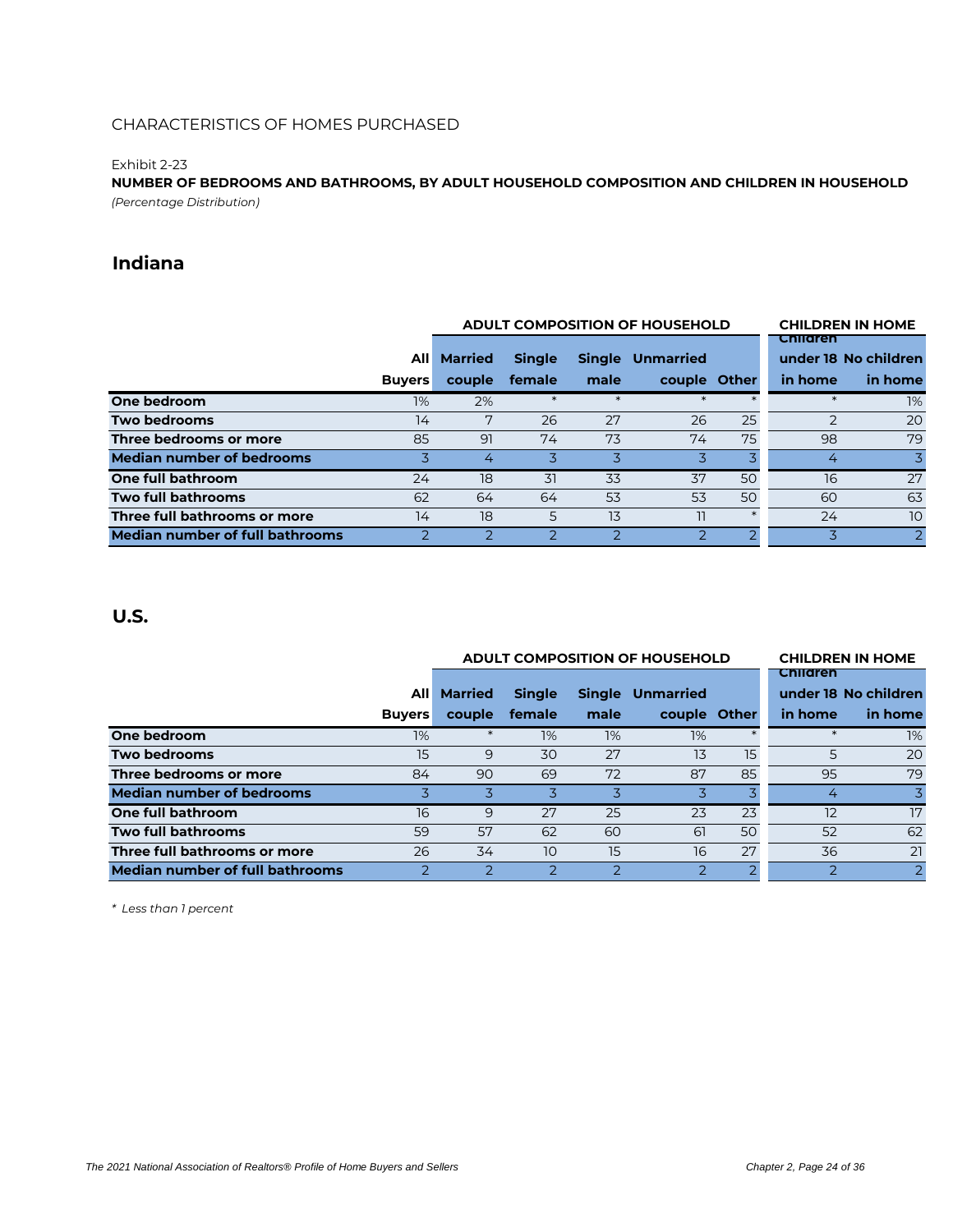### Exhibit 2-24

**YEAR HOME BUILT, BY REGION**

*(Percentage Distribution)*

#### **BUYERS WHO PURCHASED A HOME IN THE**

|                   | Indiana | U.S. | <b>Northeast</b> | <b>Midwest</b> | <b>South</b> | <b>West</b>    |
|-------------------|---------|------|------------------|----------------|--------------|----------------|
| 2021              | 2%      | 4%   | 2%               | 2%             | 5%           | 6%             |
| 2020              | 6       | 10   | 4                | 7              | 13           | 10             |
| 2019 through 2014 | 5       | 8    | 3                | 4              | 11           | 8              |
| 2013 through 2008 | 5       | 6    | $\mathcal{P}$    | 4              | 8            | 5              |
| 2007 through 2002 | 7       | 12   | 7                | 10             | 13           | 13             |
| 2001 through 1986 | 22      | 20   | 18               | 19             | 19           | 21             |
| 1985 through 1960 | 28      | 21   | 27               | 24             | 18           | 21             |
| 1959 through 1917 | 19      | 16   | 27               | 23             | 10           | 15             |
| 1916 and older    | 8       | 4    | 10               | 7              |              | $\overline{2}$ |
| <b>Median</b>     | 2001    | 1993 | 1972             | 1980           | 2002         | 1997           |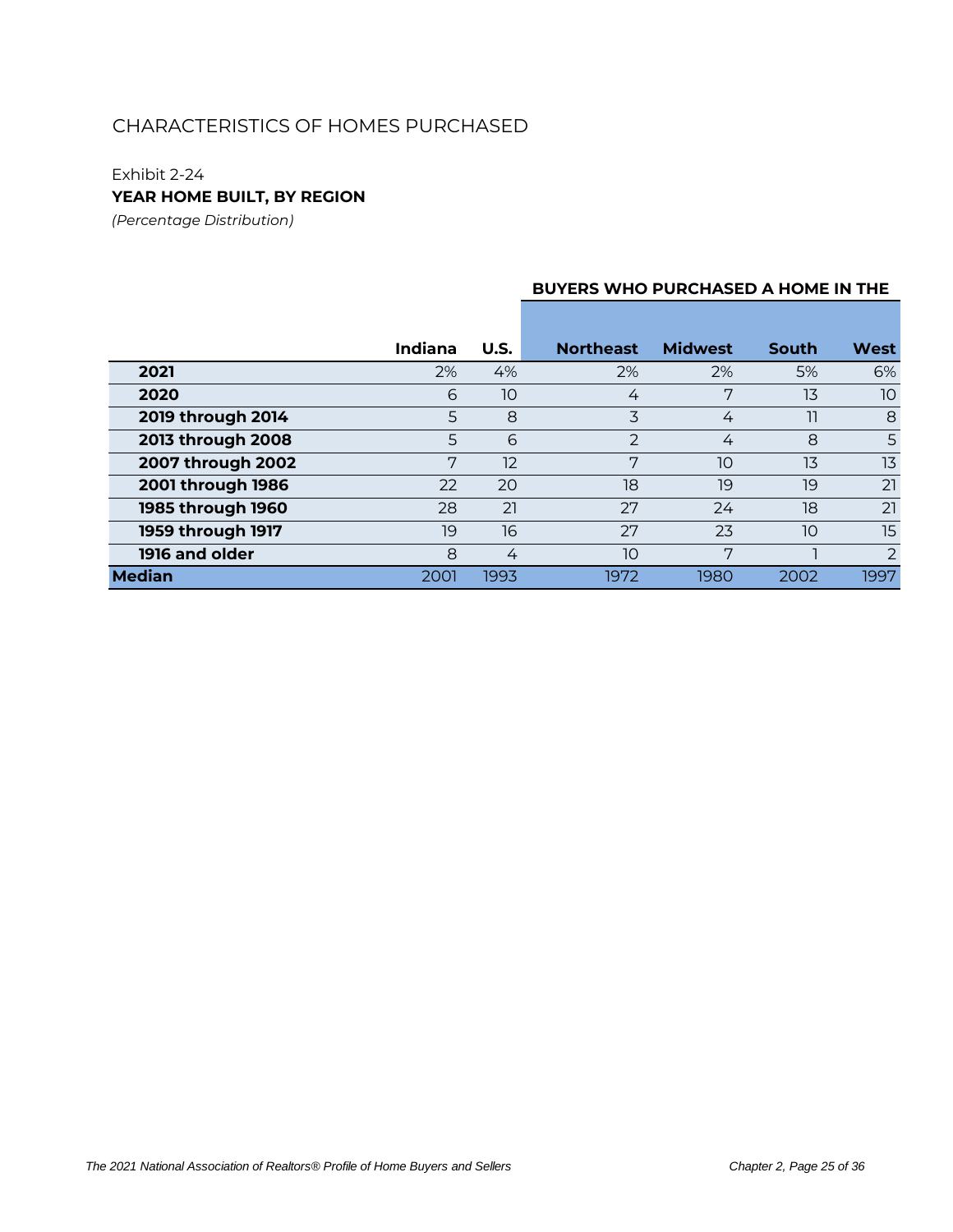Exhibit 2-25

**IMPORTANCE OF COMMUTING COSTS**

*(Percentage Distribution)*

### **IMPORTANCE OF COMMUTING COSTS**

*(Percentage Distribution)*

#### **Indiana**

### **Indiana**

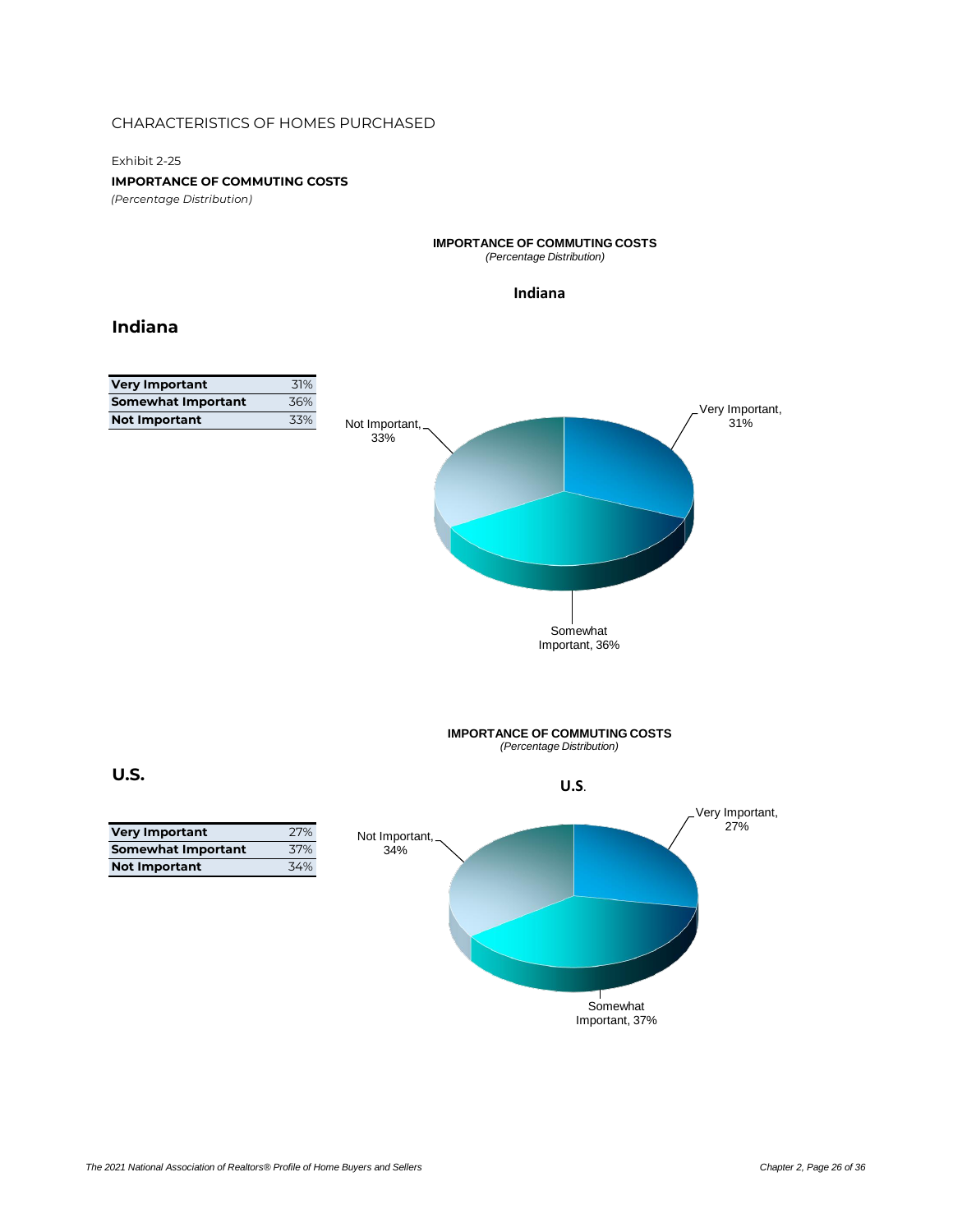#### Exhibit 2-26

**IMPORTANCE OF HOME'S ENVIRONMENTALLY FRIENDLY FEATURES** *(Percentage Distribution)*

#### **Indiana**

|                                    | Verv             | Somewhat         | Not       |
|------------------------------------|------------------|------------------|-----------|
|                                    | <b>Important</b> | <b>Important</b> | Important |
| <b>Heating and cooling costs</b>   | 30%              | 51%              | 18%       |
| Windows/Doors/Siding               | 33               | 45               | 22        |
| (Installation)                     |                  |                  |           |
| <b>Energy efficient appliances</b> | 23               | 42               | 36        |
|                                    |                  |                  |           |
| <b>Energy efficient lighting</b>   | 25               | 43               | 32        |
| <b>Landscaping for energy</b>      | 9                | 40               | 51        |
| conservation                       |                  |                  |           |
| <b>Environmentally friendly</b>    | 10               | 39               | 51        |
| community features                 |                  |                  |           |
| Solar panels installed on          | $\overline{3}$   | 7                | 90        |
| home                               |                  |                  |           |

#### **IMPORTANCE OF HOME'S ENVIRONMENTALLY FRIENDLY FEATURES** *(Percentage Distribution)* **Indiana**



#### **IMPORTANCE OF HOME'S ENVIRONMENTALLY FRIENDLY FEATURES** *(Percentage Distribution)* **U.S.**

#### **U.S.**

|                                                       | Verv             | Somewhat         | Not       |
|-------------------------------------------------------|------------------|------------------|-----------|
|                                                       | <b>Important</b> | <b>Important</b> | Important |
| <b>Heating and cooling costs</b>                      | 30%              | 50%              | 19%       |
| Windows/Doors/Siding                                  | 30               | 48               | 23        |
| (Installation)                                        |                  |                  |           |
| Enerav efficient liahtina                             | 24               | 45               | 31        |
| <b>Energy efficient appliances</b>                    | 20               | 46               | 33        |
| <b>Environmentally friendly</b><br>community features | $\overline{1}$   | 37               | 53        |
| Landscaping for energy<br>conservation                | 10 <sup>2</sup>  | 39               | 51        |
| Solar panels installed on<br>home                     | $\overline{3}$   | 13               | 84        |
|                                                       |                  |                  |           |



**O** Very Important **C** Somewhat Important **C** Not Important

*The 2021 National Association of Realtors® Profile of Home Buyers and Sellers Chapter 2, Page 27 of 36*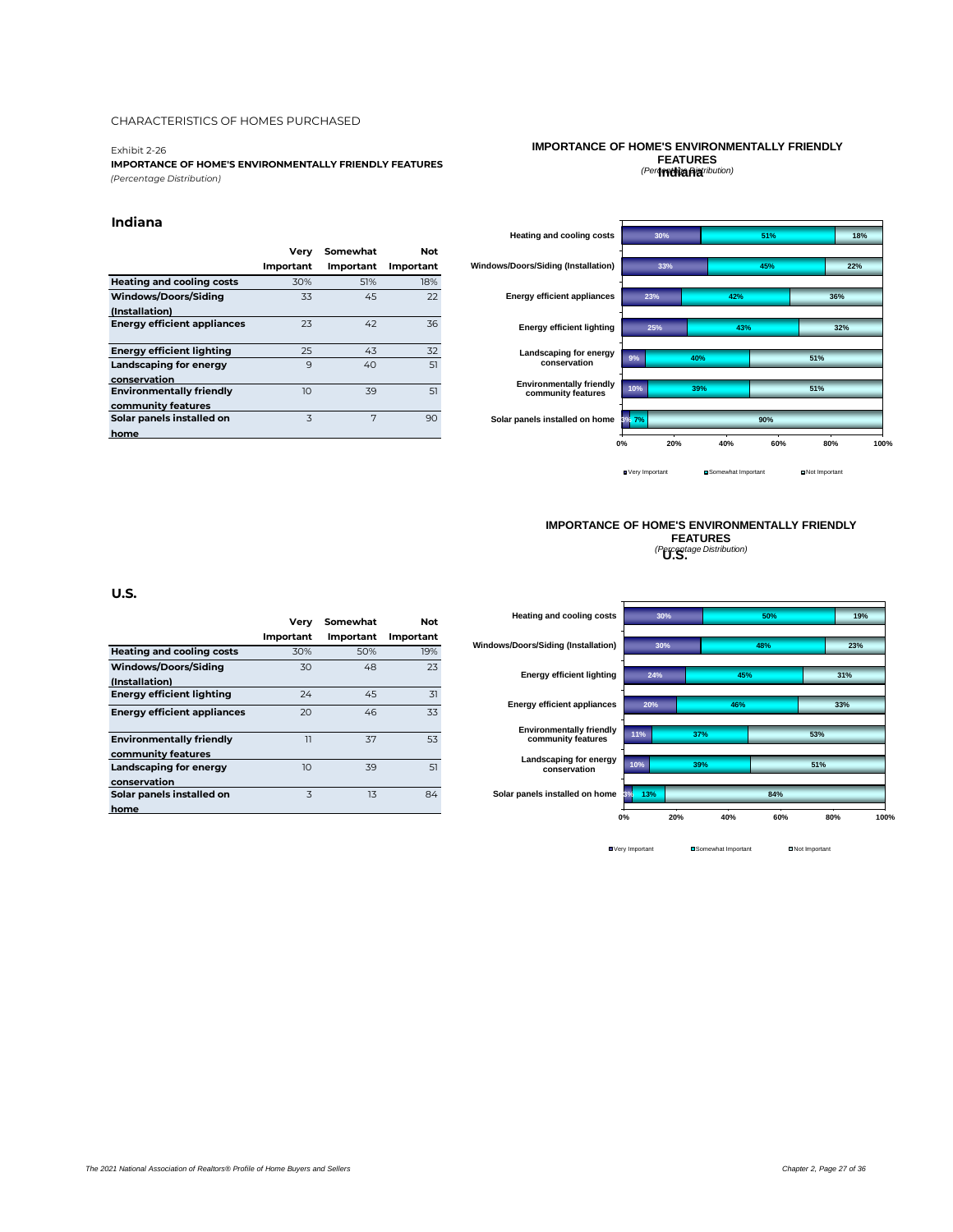### Exhibit 2-27

### **ENVIRONMENTALLY FRIENDLY FEATURES CONSIDERED "VERY IMPORTANT", BY REGION**

*(Percentage Distribution)*

|                                                       | <b>Indiana</b> | U.S. | <b>Northeast</b> | <b>Midwest</b> | South         | West |
|-------------------------------------------------------|----------------|------|------------------|----------------|---------------|------|
| <b>Heating and cooling costs</b>                      | 30%            | 30%  | 30%              | 27%            | 32%           | 31%  |
| <b>Windows/Doors/Siding</b>                           | 33             | 30   | 26               | 30             | 30            | 30   |
| <b>Energy efficient lighting</b>                      | 23             | 24   | 20               | 20             | 26            | 25   |
| <b>Energy efficient appliances</b>                    | 25             | 20   | 17               | 16             | 24            | 20   |
| <b>Environmentally friendly</b><br>community features | 9              | 11   | 9                | 8              | 11            | 15   |
| <b>Landscaping for energy</b><br>conservation         | 10             | 10   | 6                | 7              | 9             | 17   |
| Solar panels installed on<br>home                     | 3              | 3    | $\mathcal{P}$    |                | $\mathcal{P}$ | 7    |

#### **BUYERS WHO PURCHASED A HOME IN THE**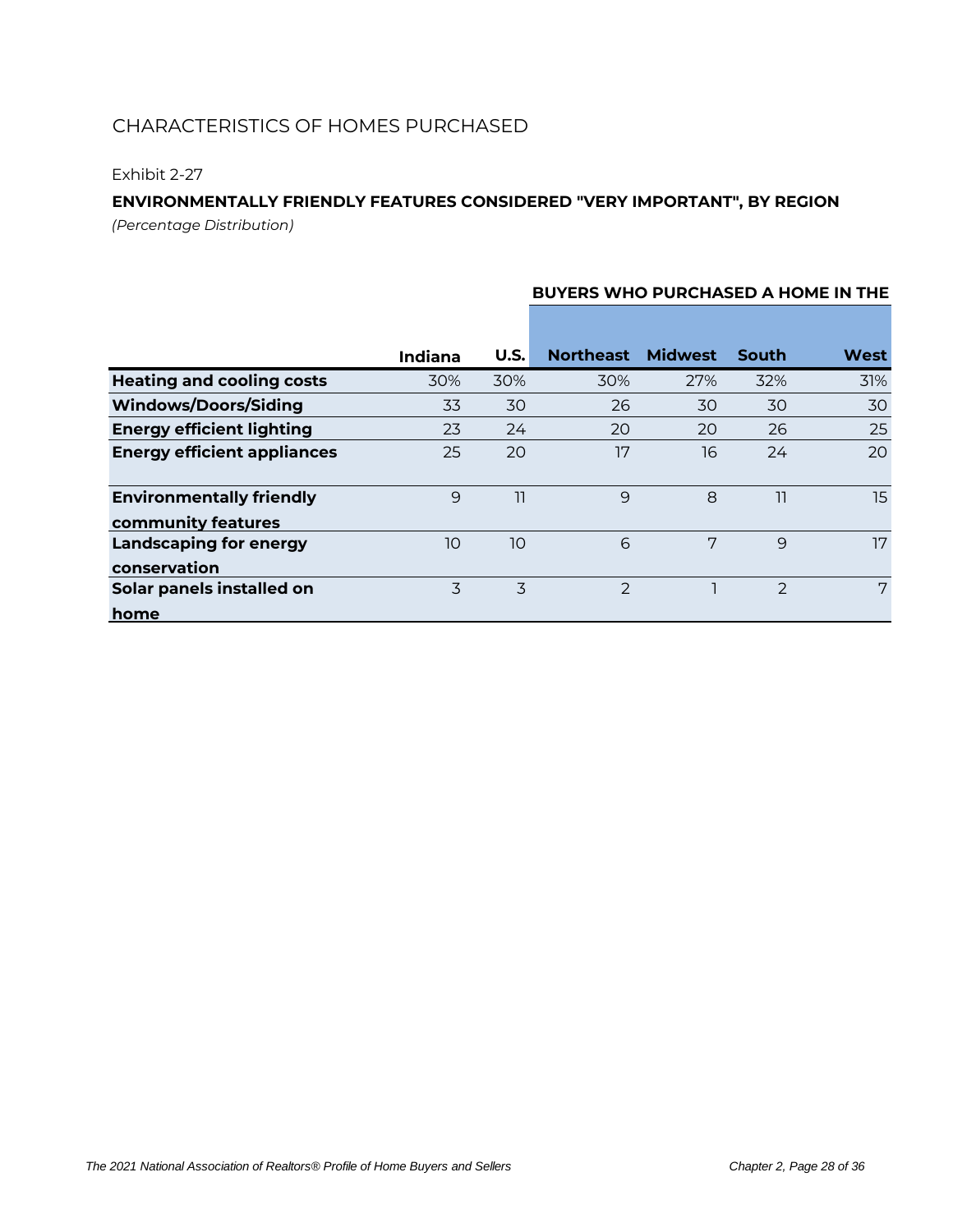#### Exhibit 2-28

#### **ENVIRONMENTALLY FRIENDLY FEATURES CONSIDERED "VERY IMPORTANT", BY YEAR HOME WAS BUILT**

*(Percentage Distribution)*

|                                    |         |      |      |      | 2019<br>through | 2013<br>through | 2007            | 2001<br>through through through through 1916 and | 1985           | 1959           |       |
|------------------------------------|---------|------|------|------|-----------------|-----------------|-----------------|--------------------------------------------------|----------------|----------------|-------|
|                                    | Indiana | U.S. | 2021 | 2020 | 2014            | 2008            | 2002            | 1986                                             | 1960           | 1917           | older |
|                                    |         |      |      |      |                 |                 |                 |                                                  |                |                |       |
| <b>Heating and cooling costs</b>   | 44%     | 30%  | 41%  | 41%  | 31%             | 32%             | 27%             | 26%                                              | 31%            | 27%            | 26%   |
| Windows/Doors/Siding               | 35      | 30   | 43   | 40   | 30              | 33              | 27              | 27                                               | 27             | 27             | 23    |
| <b>Energy efficient lighting</b>   | 30      | 24   | 40   | 36   | 28              | 23              | 21              | 20                                               | 20             | 22             | 18    |
| <b>Energy efficient appliances</b> | 30      | 20   | 42   | 36   | 28              | 22              | 18              | 14                                               | 17             | 15             | 15    |
| <b>Environmentally friendly</b>    | 7       | 11   | 20   | 16   | 11              | $\overline{11}$ | 10 <sup>°</sup> | 9                                                | 9              | 10             | 13    |
| community features                 |         |      |      |      |                 |                 |                 |                                                  |                |                |       |
| Landscaping for energy             | 11      | 10   | 15   | 14   | 12              | 12              | 10              | 8                                                | 9              | 7              | 10    |
| conservation                       |         |      |      |      |                 |                 |                 |                                                  |                |                |       |
| Solar panels installed on          | $\ast$  | 3    | 6    | 5    | $\overline{4}$  | 3               | 3               | 3                                                | $\overline{2}$ | $\overline{2}$ | 2     |
| home                               |         |      |      |      |                 |                 |                 |                                                  |                |                |       |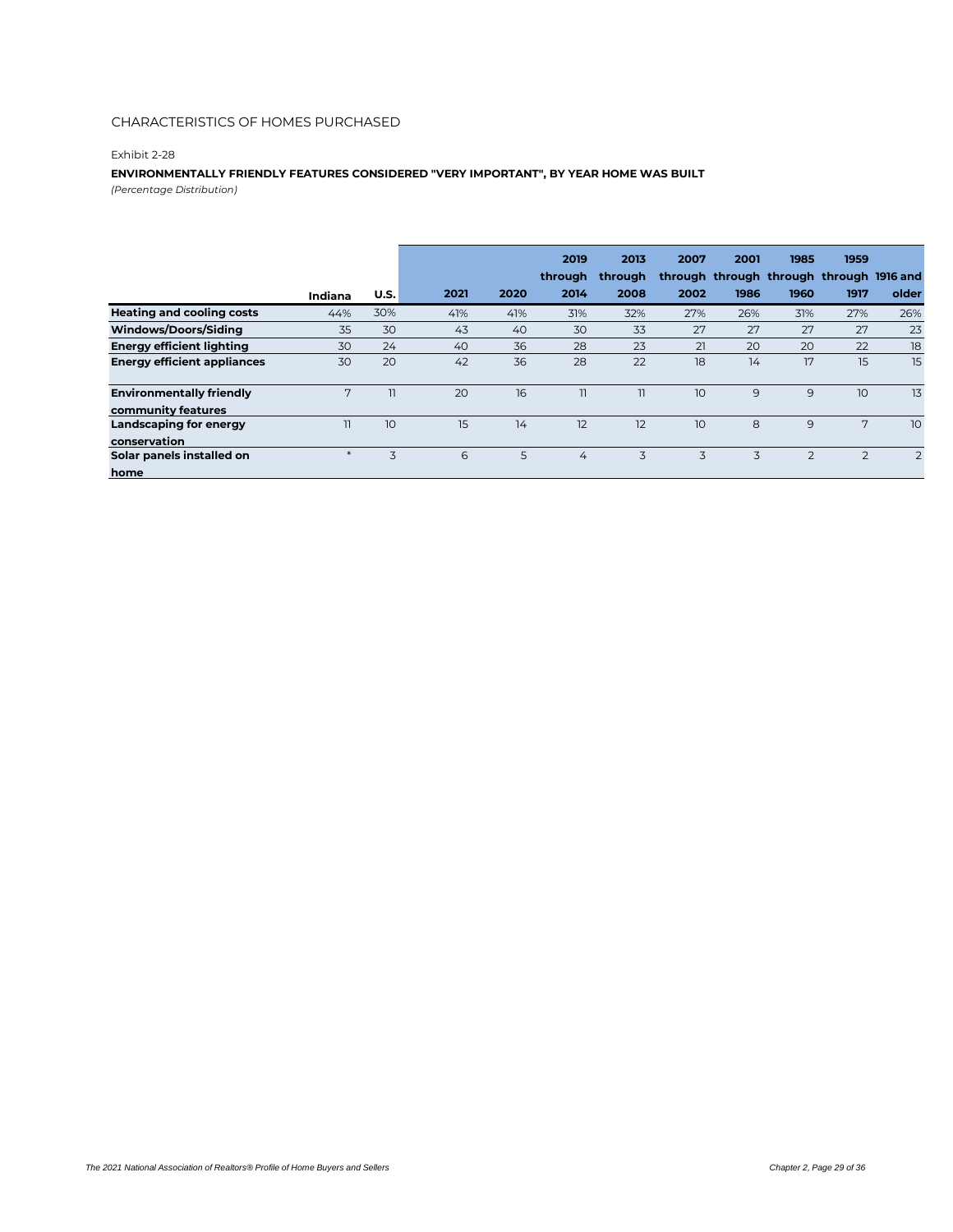Exhibit 2-29

### **CHARACTERISTICS OF HOME ON WHICH BUYER COMPROMISED, BY LOCATION**

*(Percent of Respondents)*

### **Indiana**

|                                        |                   | <b>BUYERS WHO PURCHASED A HOME IN A</b> |                |                |        |                   |  |  |  |
|----------------------------------------|-------------------|-----------------------------------------|----------------|----------------|--------|-------------------|--|--|--|
|                                        |                   |                                         |                | Urban/         |        | Resort/           |  |  |  |
|                                        |                   | Suburb/                                 | <b>Small</b>   | <b>Central</b> |        | <b>Recreation</b> |  |  |  |
|                                        | <b>All Buyers</b> | <b>Subdivision</b>                      | town           | city           | Rural  | area              |  |  |  |
| <b>Price of home</b>                   | 21%               | 22%                                     | 19%            | 23%            | 19%    | 100%              |  |  |  |
| Size of home                           | 19                | 22                                      | 17             | 23             | 14     | $\ast$            |  |  |  |
| <b>Condition of home</b>               | 21                | 22                                      | 21             | 27             | 17     | $\ast$            |  |  |  |
| <b>Distance from job</b>               | 14                | 19                                      | 11             | 4              | 11     | 100               |  |  |  |
| Lot size                               | 14                | 14                                      | 19             | 19             | 6      | $\ast$            |  |  |  |
| Style of home                          | 20                | 17                                      | 28             | 15             | 14     | 100               |  |  |  |
| <b>Distance from friends or family</b> | 6                 | 6                                       | 8              | 8              | 6      | $\ast$            |  |  |  |
| Quality of the neighborhood            | 4                 | 2                                       | 4              | 19             | $\ast$ | $\ast$            |  |  |  |
| <b>Quality of the schools</b>          | 5                 | 7                                       | 4              | 8              | 3      | $\ast$            |  |  |  |
| <b>Distance from school</b>            | 2                 | $\overline{2}$                          | $\overline{2}$ | 4              | $\ast$ | $\ast$            |  |  |  |
| Other compromises not listed           | 8                 | 7                                       | 8              | 4              | 17     | $\ast$            |  |  |  |
| None - Made no compromises             | 29                | 24                                      | 30             | 31             | 39     | $\ast$            |  |  |  |

### **U.S.**

#### **BUYERS WHO PURCHASED A HOME IN A**

|                                        |                   |                  |                | Urban/         |               | Resort/           |
|----------------------------------------|-------------------|------------------|----------------|----------------|---------------|-------------------|
|                                        |                   | Suburb/          | <b>Small</b>   | <b>Central</b> |               | <b>Recreation</b> |
|                                        | <b>All Buyers</b> | Subdivision town |                | city           | Rural         | area              |
| <b>Price of home</b>                   | 27%               | 28%              | 23%            | 31%            | 24%           | 23%               |
| <b>Condition of home</b>               | 21                | 19               | 23             | 23             | 27            | 15                |
| <b>Size of home</b>                    | 19                | 18               | 21             | 25             | 18            | 21                |
| Lot size                               | 17                | 18               | 18             | 16             | 14            | 14                |
| <b>Style of home</b>                   | 17                | 16               | 18             | 16             | 17            | 14                |
| Distance from job                      | 14                | 14               | 13             | 13             | 17            | 5                 |
| <b>Distance from friends or family</b> | 10                | 9                | 10             | 7              | 13            | 14                |
| Quality of the neighborhood            | 7                 | 6                | 7              | 14             | 5             | 5                 |
| <b>Quality of the schools</b>          | 4                 | 4                | $\overline{2}$ | 7              | 3             | $\overline{2}$    |
| <b>Distance from school</b>            | $\overline{2}$    | $\mathcal{P}$    | $\mathcal{P}$  |                | $\mathcal{P}$ |                   |
| None - Made no compromises             | 27                | 27               | 27             | 25             | 27            | 37                |
| Other compromises not listed           | 9                 | 11               | 8              | 8              | 9             | 7                 |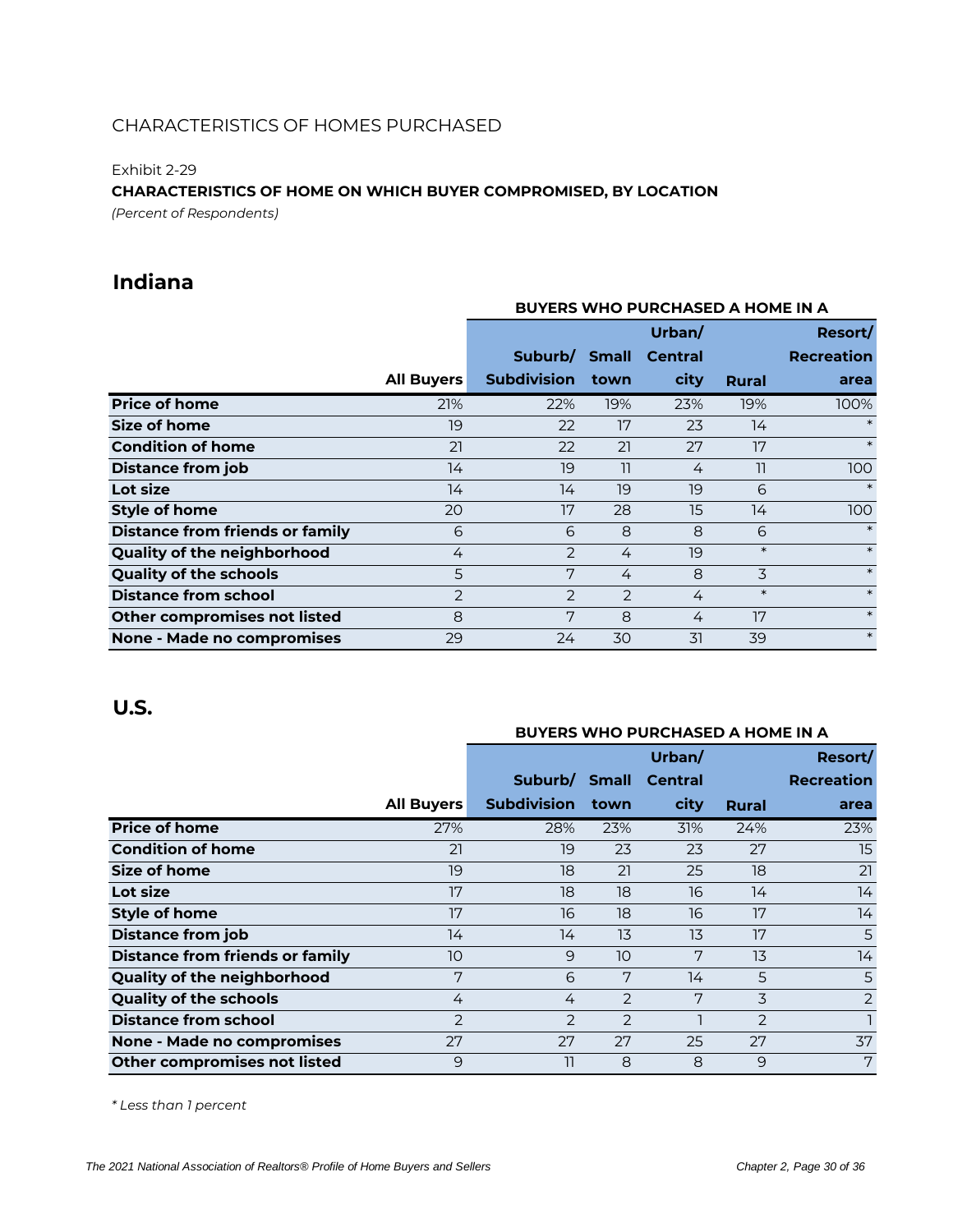Exhibit 2-30

**CHARACTERISTICS OF HOME ON WHICH BUYER COMPROMISED, FIRST-TIME AND REPEAT BUYERS, AND BUYERS OF NEW AND PREVIOUSLY OWNED HOMES**

*(Percent of Respondents)*

### **Indiana**

|                                        |               |               |               |                   | <b>BUYERS OF</b>  |
|----------------------------------------|---------------|---------------|---------------|-------------------|-------------------|
|                                        |               | First-        |               |                   | <b>Previously</b> |
|                                        | All           | time          | Repeat        | <b>New</b>        | Owned             |
|                                        | <b>Buyers</b> | <b>Buyers</b> | <b>Buyers</b> | <b>Homes</b>      | <b>Homes</b>      |
| <b>Price of home</b>                   | 21%           | 28%           | 17%           | 18%               | 22%               |
| Size of home                           | 19            | 23            | 17            | 6                 | 21                |
| <b>Condition of home</b>               | 21            | 23            | 20            | 12                | 22                |
| <b>Distance from job</b>               | 14            | 18            | 11            | 6                 | 15                |
| Lot size                               | 14            | 14            | 15            | 12                | 15                |
| <b>Style of home</b>                   | 20            | 21            | 19            | 12                | 21                |
| <b>Distance from friends or family</b> | 6             | 7             | 6             | $12 \overline{ }$ | 6                 |
| <b>Quality of the neighborhood</b>     | 4             | 7             | 3             | $\ast$            | 5                 |
| <b>Quality of the schools</b>          | 5             | 10            | 3             | $\ast$            | 6                 |
| <b>Distance from school</b>            | 2             |               | 2             | $\ast$            | $\overline{2}$    |
| Other compromises not listed           | 8             | 7             | 9             | 6                 | $\overline{9}$    |
| None - Made no compromises             | 29            | 25            | 32            | 47                | 28                |

|                                        |               |               |               |                   | <b>BUYERS OF</b>  |
|----------------------------------------|---------------|---------------|---------------|-------------------|-------------------|
|                                        |               | First-        |               |                   | <b>Previously</b> |
|                                        | All           | time          | Repeat        | <b>New</b>        | Owned             |
|                                        | <b>Buyers</b> | <b>Buyers</b> | <b>Buyers</b> | <b>Homes</b>      | <b>Homes</b>      |
| <b>Price of home</b>                   | 27%           | 30%           | 25%           | 23%               | 28%               |
| <b>Condition of home</b>               | 21            | 23            | 20            | 4                 | 24                |
| <b>Size of home</b>                    | 19            | 25            | 17            | 17                | 20                |
| Lot size                               | 17            | 19            | 16            | 27                | 15                |
| <b>Style of home</b>                   | 17            | 22            | 14            | 13                | 17                |
| <b>Distance from job</b>               | 14            | 21            | 10            | 15                | 14                |
| <b>Distance from friends or family</b> | 10            | 11            | 9             | $12 \overline{ }$ | 10                |
| <b>Quality of the neighborhood</b>     | 7             | 10            | 6             | 8                 | 7                 |
| <b>Quality of the schools</b>          | 4             | 7             | $\mathcal{P}$ | 5                 | 4                 |
| <b>Distance from school</b>            | $\mathcal{P}$ | $\mathcal{P}$ |               |                   | 2                 |
| <b>None - Made no compromises</b>      | 27            | 19            | 31            | 34                | 26                |
| Other compromises not listed           | 9             | 10            | 9             | 8                 | 10                |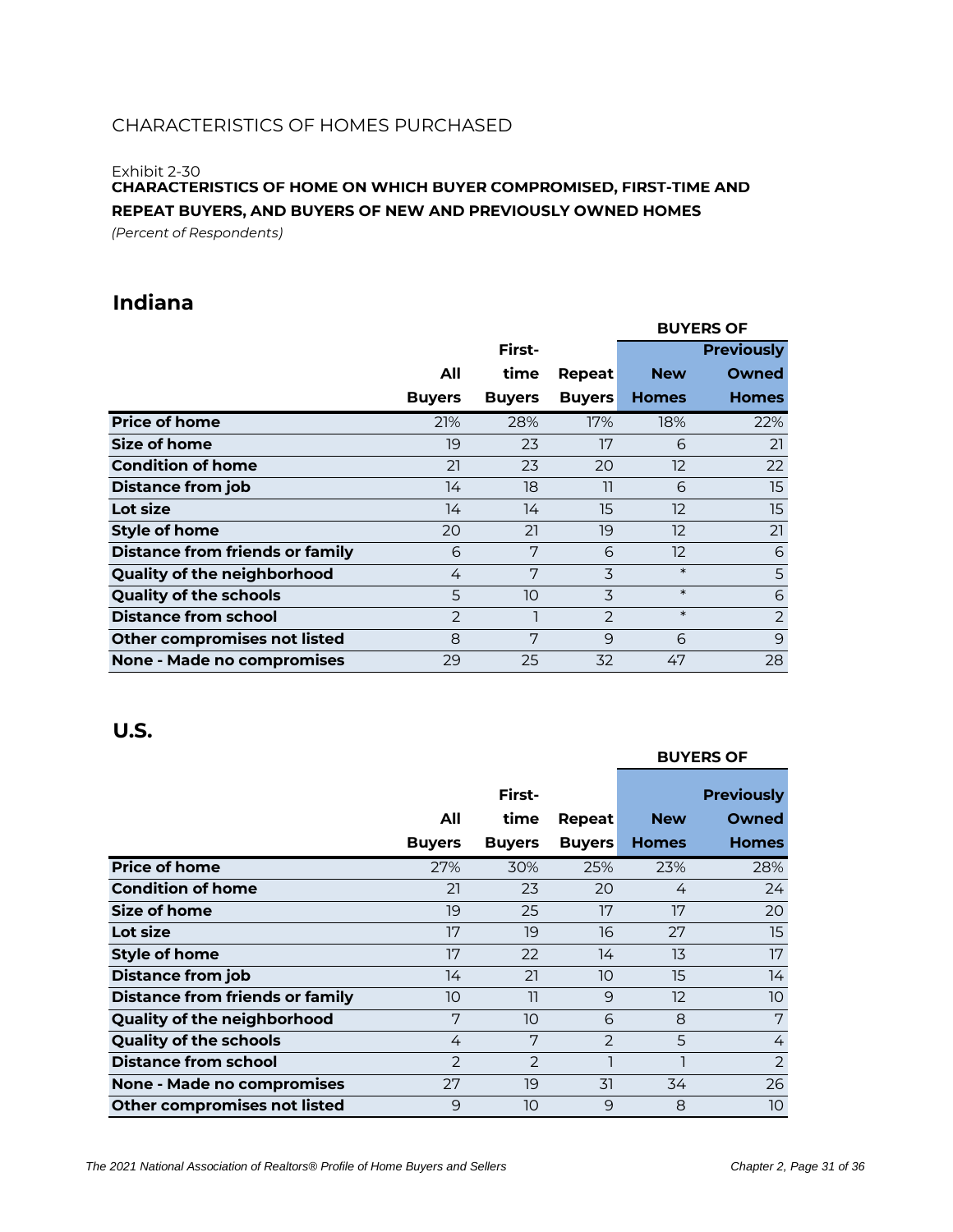#### Exhibit 2-31

**CHARACTERISTICS OF HOME ON WHICH BUYER COMPROMISED, BY ADULT COMPOSITION OF HOUSEHOLD**

*(Percent of Respondents)*

### **Indiana**

|                                        |                |                | ADULT COMPOSITION OF HOUSEHOLD |               | <b>CHILDREN IN HOME</b> |              |                 |                |
|----------------------------------------|----------------|----------------|--------------------------------|---------------|-------------------------|--------------|-----------------|----------------|
|                                        |                |                |                                |               |                         |              | <b>Children</b> | <b>No</b>      |
|                                        | All            | <b>Married</b> | <b>Single</b>                  | <b>Single</b> | <b>Unmarried</b>        |              | under 18        | children       |
|                                        | <b>Buyers</b>  | couple         | female                         | male          | couple                  | <b>Other</b> | in home         | in home        |
| <b>Price of home</b>                   | 21%            | 17%            | 23%                            | 47%           | 26%                     | 25%          | 23%             | 21%            |
| Size of home                           | 19             | 20             | 21                             | 7             | 16                      | 50           | 16              | 20             |
| <b>Condition of home</b>               | 21             | 18             | 26                             | 33            | 32                      |              | 23              | 21             |
| <b>Distance from job</b>               | 14             | 12             | 15                             | 20            | 16                      | 25           | 18              | 12             |
| Lot size                               | 14             | 16             | 8                              | $\ast$        | 26                      | 25           | 18              | 13             |
| <b>Style of home</b>                   | 20             | 19             | 23                             | 13            | 26                      | 25           | 29              | 16             |
| <b>Distance from friends or family</b> | 6              | 8              | 5                              | $\ast$        | 5                       |              | 5               | 7              |
| Quality of the neighborhood            | 4              | 3              | 10                             | 7             | $\ast$                  | $\ast$       | 3               | 5              |
| <b>Quality of the schools</b>          | 5              | 7              | 3                              | $\ast$        | 5                       | $\ast$       | 10              | $\overline{4}$ |
| <b>Distance from school</b>            | $\overline{2}$ | $\overline{2}$ | 5                              | $\ast$        | $\ast$                  | $\star$      | 6               | $\ast$         |
| Other compromises not listed           | 8              | 8              | 5                              | 13            | 16                      |              | 3               | 11             |
| None - Made no compromises             | 29             | 29             | 26                             | 33            | 26                      | 50           | 19              | 33             |

*\* Less than 1 percent*

### **U.S.**

| ADULT COMPOSITION OF HOUSEHOLD |  |
|--------------------------------|--|
|                                |  |

**CHILDREN IN HOME**

|                                    | All            | <b>Married</b> | <b>Single</b> | <b>Single</b> | <b>Unmarried</b> |              | <b>Children</b><br>under 18 | <b>No</b><br>children |
|------------------------------------|----------------|----------------|---------------|---------------|------------------|--------------|-----------------------------|-----------------------|
|                                    | <b>Buyers</b>  | couple         | female        | male          | couple           | <b>Other</b> | in home                     | in home               |
| <b>Price of home</b>               | 27%            | 28%            | 24%           | 29%           | 28%              | 28%          | 29%                         | 26%                   |
| <b>Condition of home</b>           | 21             | 20             | 23            | 25            | 23               | 21           | 22                          | 21                    |
| Size of home                       | 19             | 19             | 20            | 24            | 19               | 19           | 21                          | 19                    |
| <b>Style of home</b>               | 17             | 16             | 18            | 14            | 19               | 13           | 18                          | 16                    |
| Lot size                           | 17             | 18             | 13            | 17            | 18               | 17           | 19                          | 16                    |
| <b>Distance from job</b>           | 14             | 14             | 12            | 12            | 19               | 11           | 17                          | 12                    |
| Distance from friends or family    | 10             | 10             | 11            | 9             | 11               | 3            | 10                          | 10                    |
| <b>Quality of the neighborhood</b> | 7              | 6              | 8             | 10            | 9                | 10           | 7                           | 8                     |
| <b>Quality of the schools</b>      | 4              | 4              | 3             | 4             | 5                | 3            | 6                           | 3                     |
| <b>Distance from school</b>        | $\overline{2}$ | $\overline{2}$ |               | $\ast$        |                  | 4            | $\overline{4}$              |                       |
| None - made no compromises         | 27             | 27             | 30            | 26            | 23               | 27           | 21                          | 30                    |
| Other compromises not listed       | 9              | 10             | 9             | 8             | 7                | 15           | 9                           | 9                     |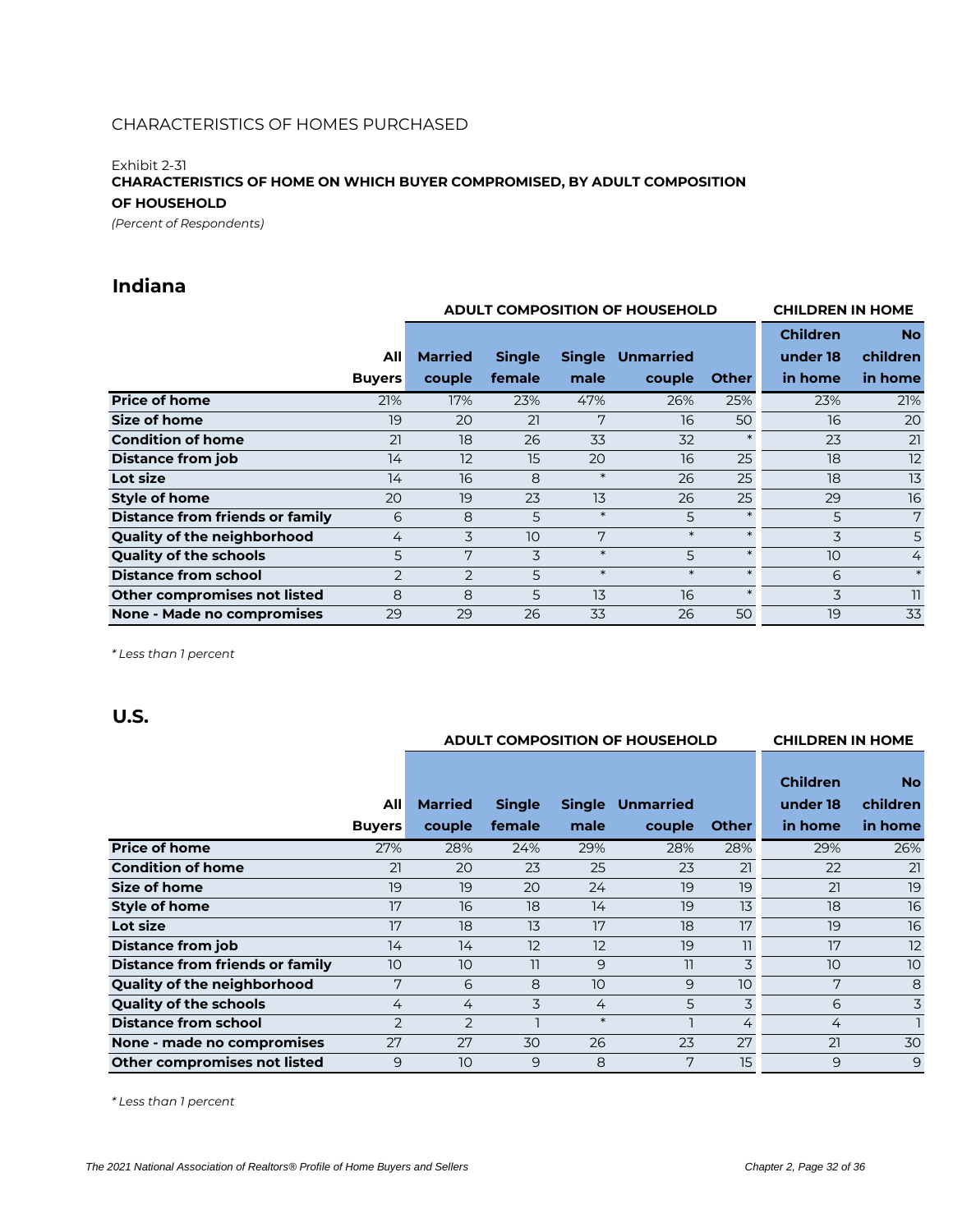#### Exhibit 2-32

**EXPECTED LENGTH OF TENURE IN HOME PURCHASED, FIRST-TIME AND REPEAT BUYERS, AND BUYERS OF NEW AND PREVIOUSLY OWNED HOMES**

*(Percentage Distribution)*

## **Indiana**

|                   |               |                |               |              | <b>BUYERS OF</b>  |
|-------------------|---------------|----------------|---------------|--------------|-------------------|
|                   |               |                |               |              | <b>Previously</b> |
|                   | All           | First-time     | Repeat        | <b>New</b>   | <b>Owned</b>      |
|                   | <b>Buyers</b> | <b>Buyers</b>  | <b>Buyers</b> | <b>Homes</b> | <b>Homes</b>      |
| 1 year or less    | 3%            | 4%             | 3%            | $\ast$       | 3%                |
| 2 to 3 years      | 9             | 6              | 11            | $\ast$       | 9                 |
| 4 to 5 years      | 12            | 19             | 8             | 17           | 12                |
| 6 to 7 years      | 3             | $\overline{2}$ | 4             | $\ast$       | 3                 |
| 8 to 10 years     | 21            | 17             | 24            | 50           | 19                |
| 11 to 15 years    | 8             | 9              | 8             | $\ast$       | 8                 |
| 16 or more years  | 43            | 40             | 43            | 33           | 43                |
| <b>Don't Know</b> |               | $\mathcal{P}$  | $\ast$        | $\ast$       |                   |
| <b>Median</b>     | 6             | 10             | 15            | 15           | 15                |

|                   |               |                   |               | <b>BUYERS OF</b> |                   |  |  |
|-------------------|---------------|-------------------|---------------|------------------|-------------------|--|--|
|                   |               |                   |               |                  | <b>Previously</b> |  |  |
|                   | All           | <b>First-time</b> | Repeat        | <b>New</b>       | <b>Owned</b>      |  |  |
|                   | <b>Buyers</b> | <b>Buyers</b>     | <b>Buyers</b> | <b>Homes</b>     | <b>Homes</b>      |  |  |
| 1 year or less    | 2%            | 2%                | 2%            | 2%               | 2%                |  |  |
| 2 to 3 years      | 5             | 5                 | 5             | 6                | 5                 |  |  |
| 4 to 5 years      | 16            | 24                | 11            | 17               | 15                |  |  |
| 6 to 7 years      | 4             | 5                 | 3             | 5                | 3                 |  |  |
| 8 to 10 years     | 23            | 25                | 21            | 21               | 23                |  |  |
| 11 to 15 years    | 9             | 6                 | 11            | 7                | 10 <sup>°</sup>   |  |  |
| 16 or more years  | 41            | 32                | 46            | 41               | 41                |  |  |
| <b>Don't Know</b> |               |                   | $\mathcal{P}$ |                  |                   |  |  |
| <b>Median</b>     | 12            | 10                | 15            | 10               | 15                |  |  |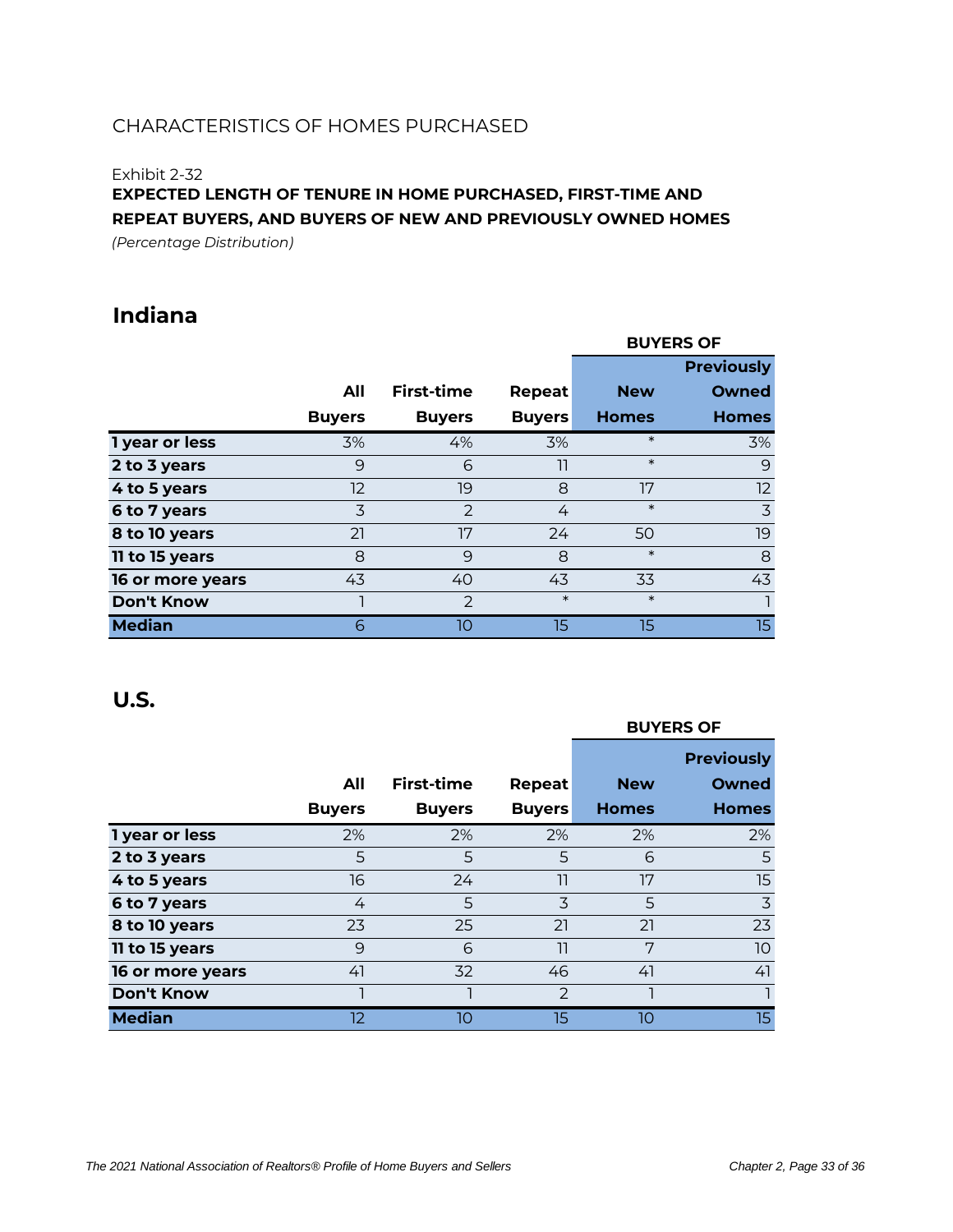### Exhibit 2-33

### **EXPECTED LENGTH OF TENURE IN HOME PURCHASED, BY AGE**

*(Percentage Distribution)*

### **Indiana**

|                   |                   | <b>AGE OF HOME BUYER</b> |          |          |             |  |  |  |  |
|-------------------|-------------------|--------------------------|----------|----------|-------------|--|--|--|--|
|                   | <b>All Buyers</b> | 18 to 24                 | 25 to 44 | 45 to 64 | 65 or older |  |  |  |  |
| 1 year or less    | 3%                | $\ast$                   | 4%       | $\ast$   | 6%          |  |  |  |  |
| 2 to 3 years      | 9                 | 25                       | 8        | 3        | 12.         |  |  |  |  |
| 4 to 5 years      | 12                | 25                       | 15       | 10       | $\ast$      |  |  |  |  |
| 6 to 7 years      | 3                 | $\ast$                   | 3        | 3        | 6           |  |  |  |  |
| 8 to 10 years     | 21                | 25                       | 20       | 27       | 18          |  |  |  |  |
| 11 to 15 years    | 8                 | 25                       | 6        | 7        | 18          |  |  |  |  |
| 16 or more years  | 43                | $\ast$                   | 42       | 50       | 41          |  |  |  |  |
| <b>Don't Know</b> |                   | $\ast$                   |          | $\ast$   | $\ast$      |  |  |  |  |
| <b>Median</b>     | 6                 | 30                       | 10       | 14       | 15          |  |  |  |  |

*\* Less than 1 percent*

### **U.S.**

|                   | <b>AGE OF HOME BUYER</b> |          |          |               |                  |  |  |  |
|-------------------|--------------------------|----------|----------|---------------|------------------|--|--|--|
|                   | <b>All Buyers</b>        | 18 to 24 | 25 to 44 | 45 to 64      | 65 or older      |  |  |  |
| 1 year or less    | 2%                       | 8%       | 1%       | 1%            | 3%               |  |  |  |
| 2 to 3 years      | 5                        | 4        | 6        | 5             | 4                |  |  |  |
| 4 to 5 years      | 16                       | 37       | 21       | 11            | 5                |  |  |  |
| 6 to 7 years      | 4                        | 9        | 4        | 3             |                  |  |  |  |
| 8 to 10 years     | 23                       | 19       | 24       | 21            | 23               |  |  |  |
| 11 to 15 years    | 9                        | 3        | 8        | 8             | 17               |  |  |  |
| 16 or more years  | 41                       | 20       | 35       | 50            | 46               |  |  |  |
| <b>Don't Know</b> |                          | $\ast$   |          | $\mathcal{P}$ | $\mathcal{P}$    |  |  |  |
| <b>Median</b>     | 12                       | 6        | 10       | 18            | 15 <sub>15</sub> |  |  |  |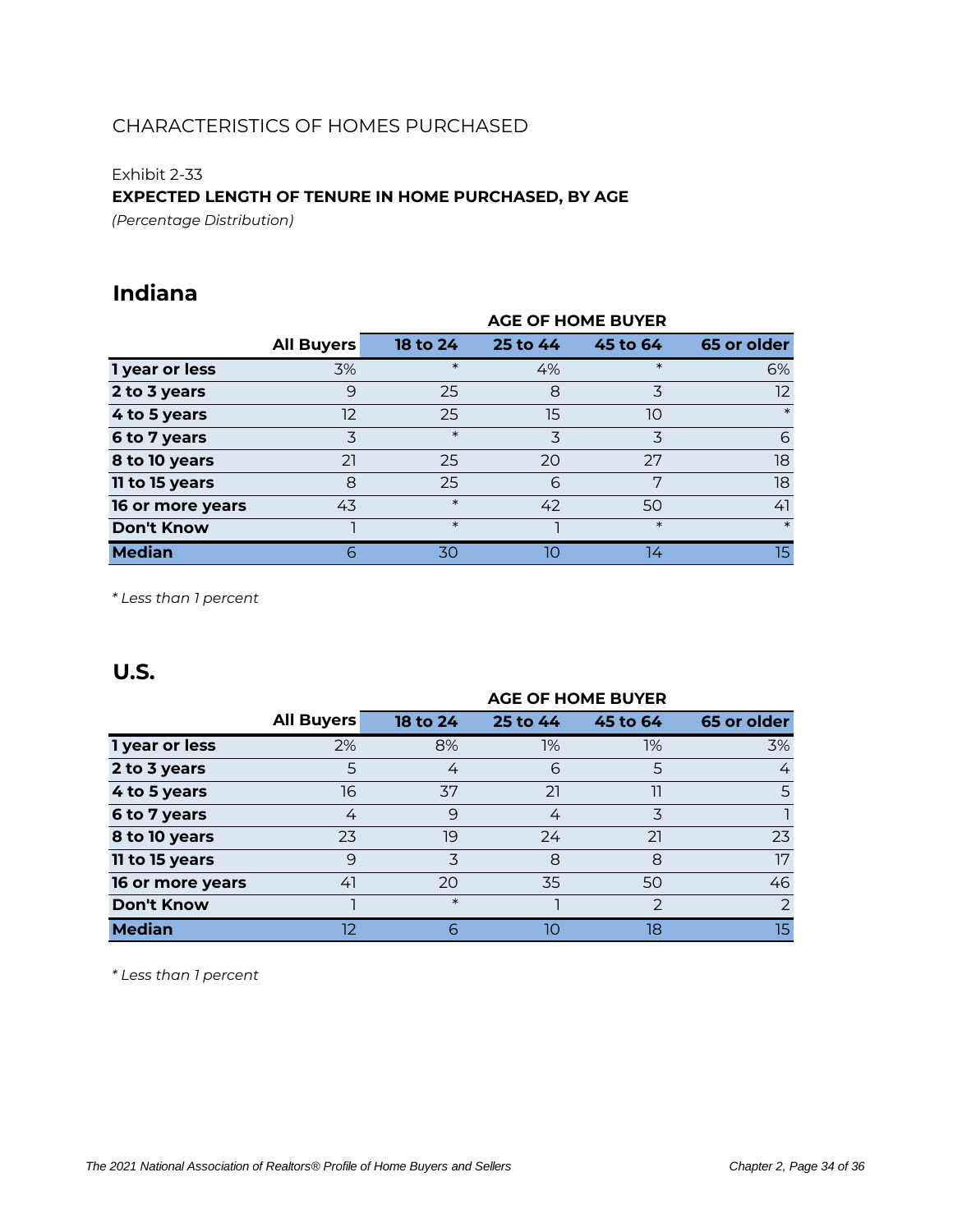Exhibit 2-34

### **FACTORS THAT COULD CAUSE BUYER TO MOVE, BY AGE**

*(Percent of Respondents)*

## **Indiana**

|                                                | Αll           |        |                            |               |             |
|------------------------------------------------|---------------|--------|----------------------------|---------------|-------------|
|                                                | <b>Buyers</b> |        | 18 to 24 25 to 44 45 to 64 |               | 65 or older |
| Move with life changes (addition to family,    |               |        |                            |               |             |
| marriage, children move out, retirement, etc.) | 19%           | 50%    | 22%                        | 18%           | 7%          |
| Never moving-forever home                      | 24            | 13     | 15                         | 27            | 40          |
| Move with job or career change                 | 14            | 13     | 17                         | $18 *$        |             |
| Want a larger home                             | 10            | 25     | $19 *$                     | $\ast$        |             |
| <b>Downsize/smaller house</b>                  | $8*$          |        | 9                          | 11            | 7           |
| Household member's health                      | 8             | $\ast$ | $\ast$                     | 9             | 29          |
| Want nicer home/added features                 | 7             | $\ast$ | 11                         | $\mathcal{P}$ | 7           |
| May desire better area/neighborhood            | 3             | $\ast$ | 4                          | 4             | 2           |
| Will flip home                                 | $\ast$        | $\ast$ | $\ast$                     | 2             | $\ast$      |
| Unfit living conditions due to environmental   |               |        |                            |               |             |
| factors                                        |               | $\ast$ |                            | 2             |             |
| <b>Other</b>                                   | 4             | $\ast$ | $\mathcal{P}$              | 7             | 5           |

### **U.S.**

|                                                | All           |                |                            |      |             |
|------------------------------------------------|---------------|----------------|----------------------------|------|-------------|
|                                                | <b>Buyers</b> |                | 18 to 24 25 to 44 45 to 64 |      | 65 or older |
| Move with life changes (addition to family,    |               |                |                            |      |             |
| marriage, children move out, retirement, etc.) | 27%           | 36%            | 29%                        | 30%  | 19%         |
| Never moving-forever home                      | 18            | 7              | 11                         | 23   | 29          |
| Move with job or career change                 | 10            | 12             | 16                         | $8*$ |             |
| Want a larger home                             | 10            | 26             | 18                         | 2    | 2           |
| Household member's health                      | 8             | 2              |                            | 7    | 26          |
| <b>Downsize/smaller house</b>                  | 7             | $\mathcal{P}$  | 4                          | 11   | 7           |
| Want nicer home/added features                 | 7             | 6              | 10                         | 5    | 4           |
| May desire better area/neighborhood            | 5             | 5              | 6                          | 5    | 3           |
| Unfit living conditions due to environmental   |               |                |                            |      |             |
| factors                                        | 2             |                |                            | 2    | 2           |
| Will flip home                                 |               | $\overline{2}$ |                            |      |             |
| <b>Other</b>                                   | 5             | 2              | 4                          | 7    | 7           |